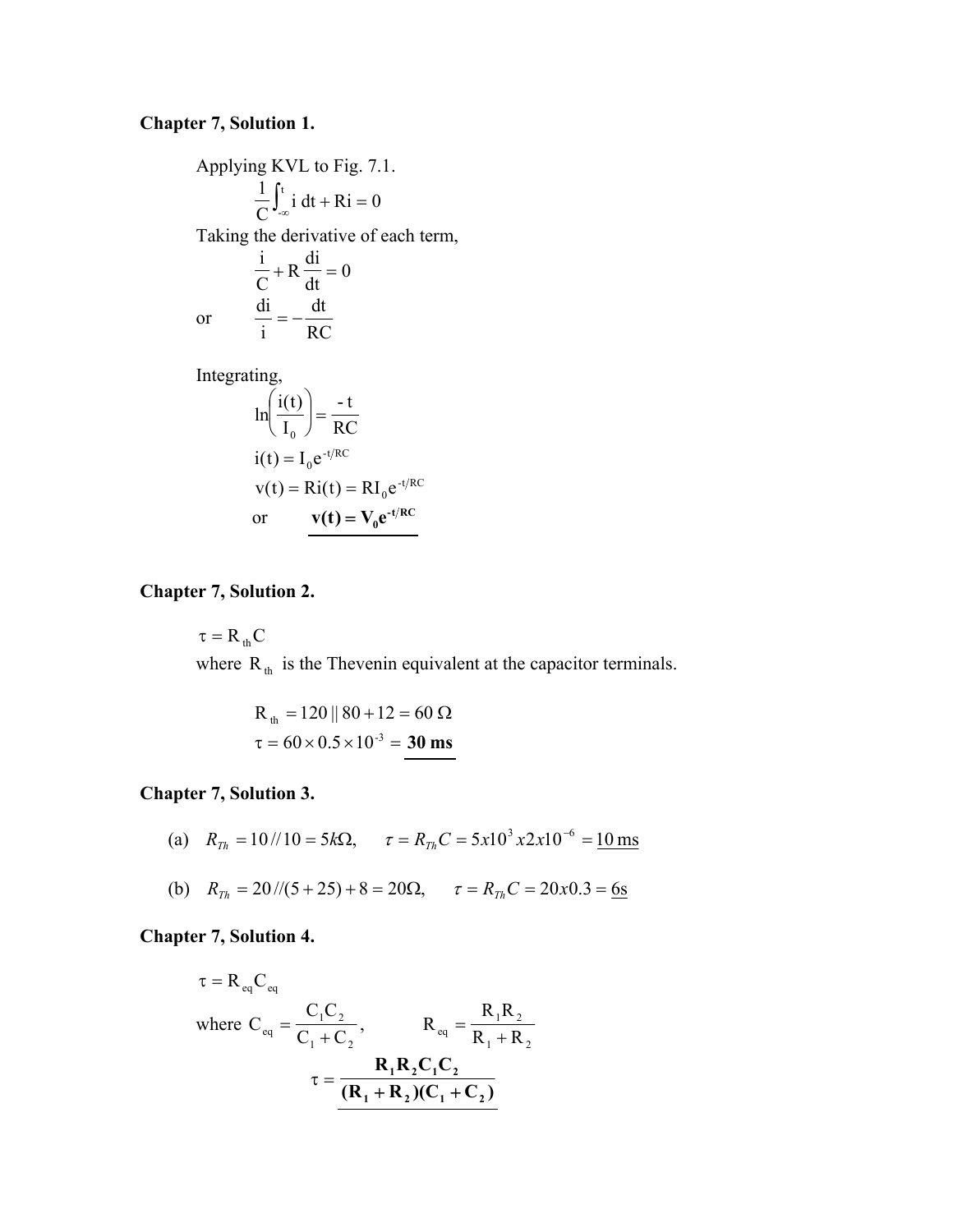#### **Chapter 7, Solution 5.**

$$
v(t) = v(4) e^{-(t-4)/\tau}
$$
  
where  $v(4) = 24$ ,  $\tau = RC = (20)(0.1) = 2$   
 $v(t) = 24 e^{-(t-4)/2}$   
 $v(10) = 24 e^{-6/2} = 1.195 \text{ V}$ 

**Chapter 7, Solution 6.** 

$$
v_0 = v(0) = \frac{2}{10 + 2}(24) = 4 \text{ V}
$$
  
\n
$$
v(t) = v_0 e^{-t/\tau}, \ \tau = \text{RC} = 40 \times 10^{-6} \times 2 \times 10^3 = \frac{2}{25}
$$
  
\n
$$
v(t) = 4e^{-12.5t}\text{V}
$$

#### **Chapter 7, Solution 7.**

 $v(t) = v(0) e^{-t/\tau}$ ,  $\tau = R_{th}C$ 

where  $R_{th}$  is the Thevenin resistance across the capacitor. To determine  $R_{th}$ , we insert a 1-V voltage source in place of the capacitor as shown below.

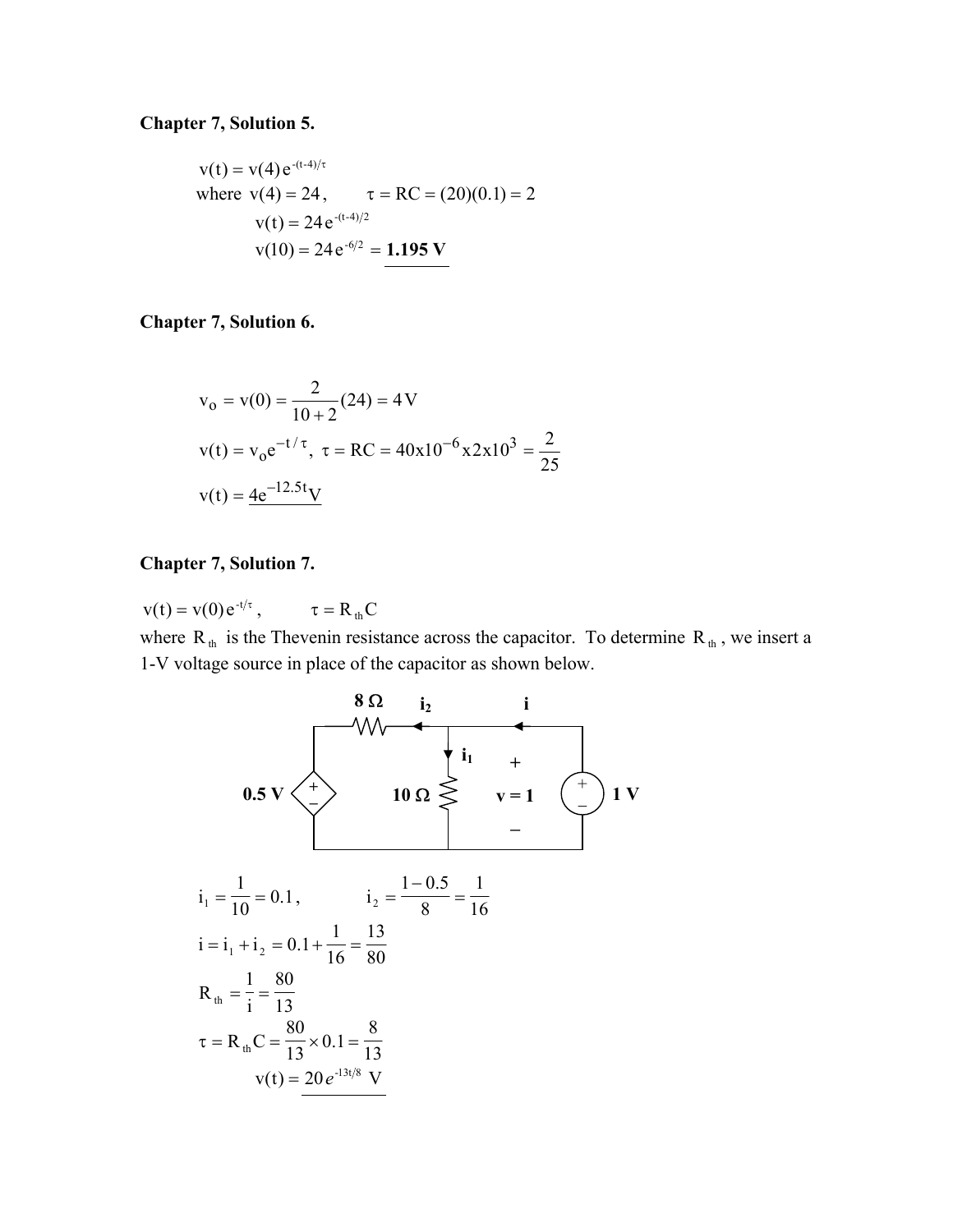# **Chapter 7, Solution 8.**

(a) 
$$
\tau = RC = \frac{1}{4}
$$
  
\n $-i = C \frac{dv}{dt}$   
\n $-0.2 e^{-4t} = C(10)(-4) e^{-4t} \longrightarrow C = 5 mF$   
\n $R = \frac{1}{4C} = 50 \Omega$   
\n(b)  $\tau = RC = \frac{1}{4} = 0.25 s$   
\n(c)  $w_C(0) = \frac{1}{2}CV_0^2 = \frac{1}{2}(5 \times 10^{-3})(100) = 250 mJ$   
\n(d)  $w_R = \frac{1}{2} \times \frac{1}{2}CV_0^2 = \frac{1}{2}CV_0^2(1 - e^{-2t_0/\tau})$   
\n $0.5 = 1 - e^{-8t_0} \longrightarrow e^{-8t_0} = \frac{1}{2}$   
\nor  $e^{8t_0} = 2$   
\n $t_0 = \frac{1}{8} ln(2) = \frac{86.6 ms}{}$ 

# **Chapter 7, Solution 9.**

$$
v(t) = v(0)e^{-t/\tau}, \qquad \tau = R_{eq}C
$$
  
\n
$$
R_{eq} = 2 + 8 || 8 + 6 || 3 = 2 + 4 + 2 = 8 \Omega
$$
  
\n
$$
\tau = R_{eq}C = (0.25)(8) = 2
$$
  
\n
$$
v(t) = 20e^{-t/2} V
$$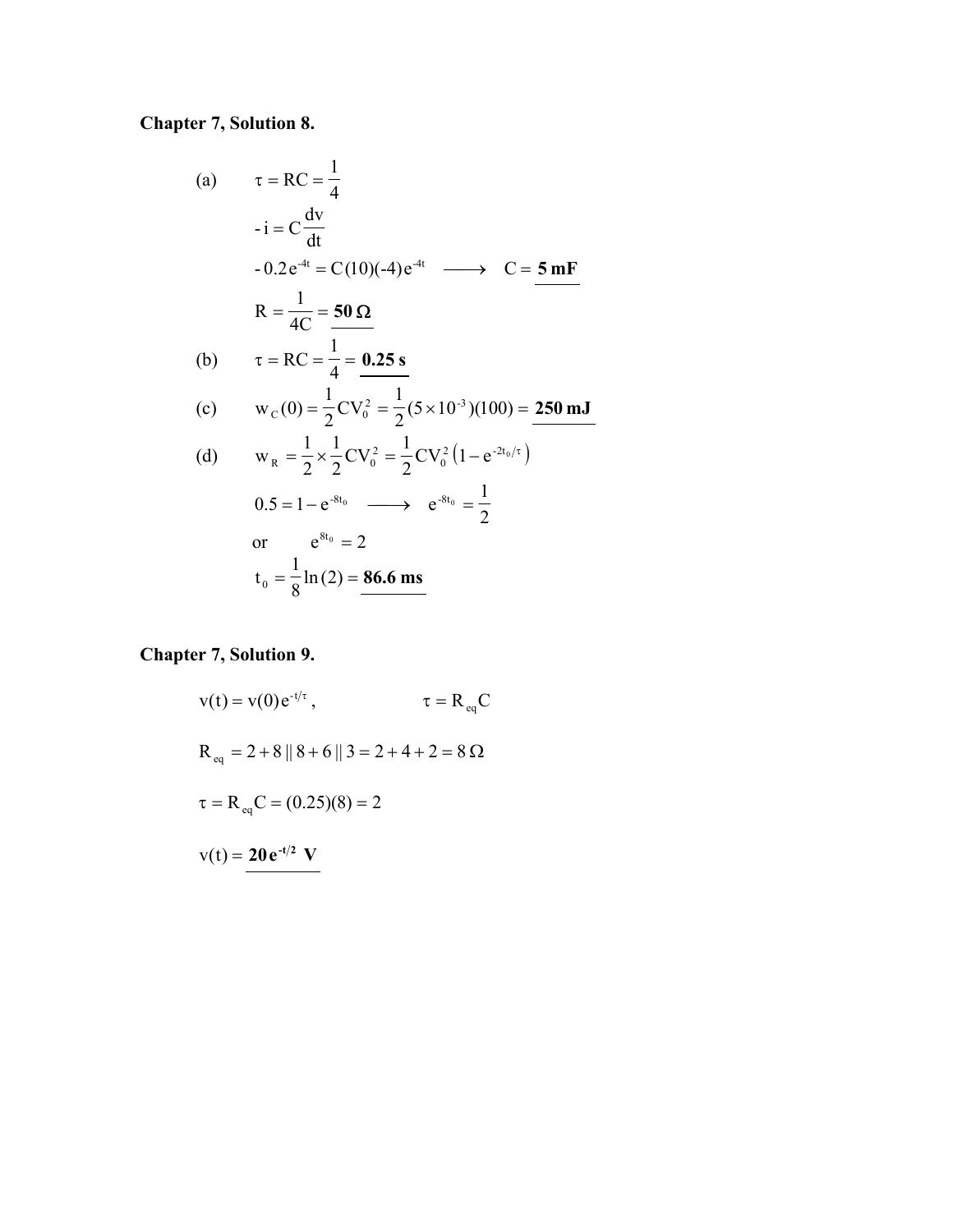# **Chapter 7, Solution 10.**



$$
15i_0 = 10i \longrightarrow i_0 = \frac{(10)(3)}{15} = 2 \text{ A}
$$
  
i.e. if  $i(0) = 3 \text{ A}$ , then  $i_0(0) = 2 \text{ A}$   
 $i_1(0) = i(0) + i_0(0) = 5 \text{ A}$   
 $v(0) = 10i(0) + 4i_1(0) = 30 + 20 = 50 \text{ V}$ 

across the capacitor terminals.

R<sub>th</sub> = 4 + 10 || 15 = 4 + 6 = 10 Ω  
\nτ = R<sub>th</sub>C = (10)(10 × 10<sup>-3</sup>) = 0.1  
\nv(t) = v(0) e<sup>-t/τ</sup> = 50 e<sup>-10t</sup>  
\ni<sub>C</sub> = C 
$$
\frac{dv}{dt}
$$
 = (10 × 10<sup>-3</sup>)(-500 e<sup>-10t</sup>)  
\ni<sub>C</sub> = -5 e<sup>-10t</sup> A

By applying the current division principle,

$$
i(t) = \frac{15}{10 + 15}(-i_C) = -0.6i_C = \underline{3 e^{-10t} A}
$$

### **Chapter 7, Solution 11.**

Applying KCL to the RL circuit, 0 R v v dt  $\frac{1}{L} \int v dt + \frac{v}{R} =$ 

Differentiating both sides,

$$
\frac{v}{L} + \frac{1}{R} \frac{dv}{dt} = 0 \longrightarrow \frac{dv}{dt} + \frac{R}{L} v = 0
$$
  
v = Ae<sup>-Rt/L</sup>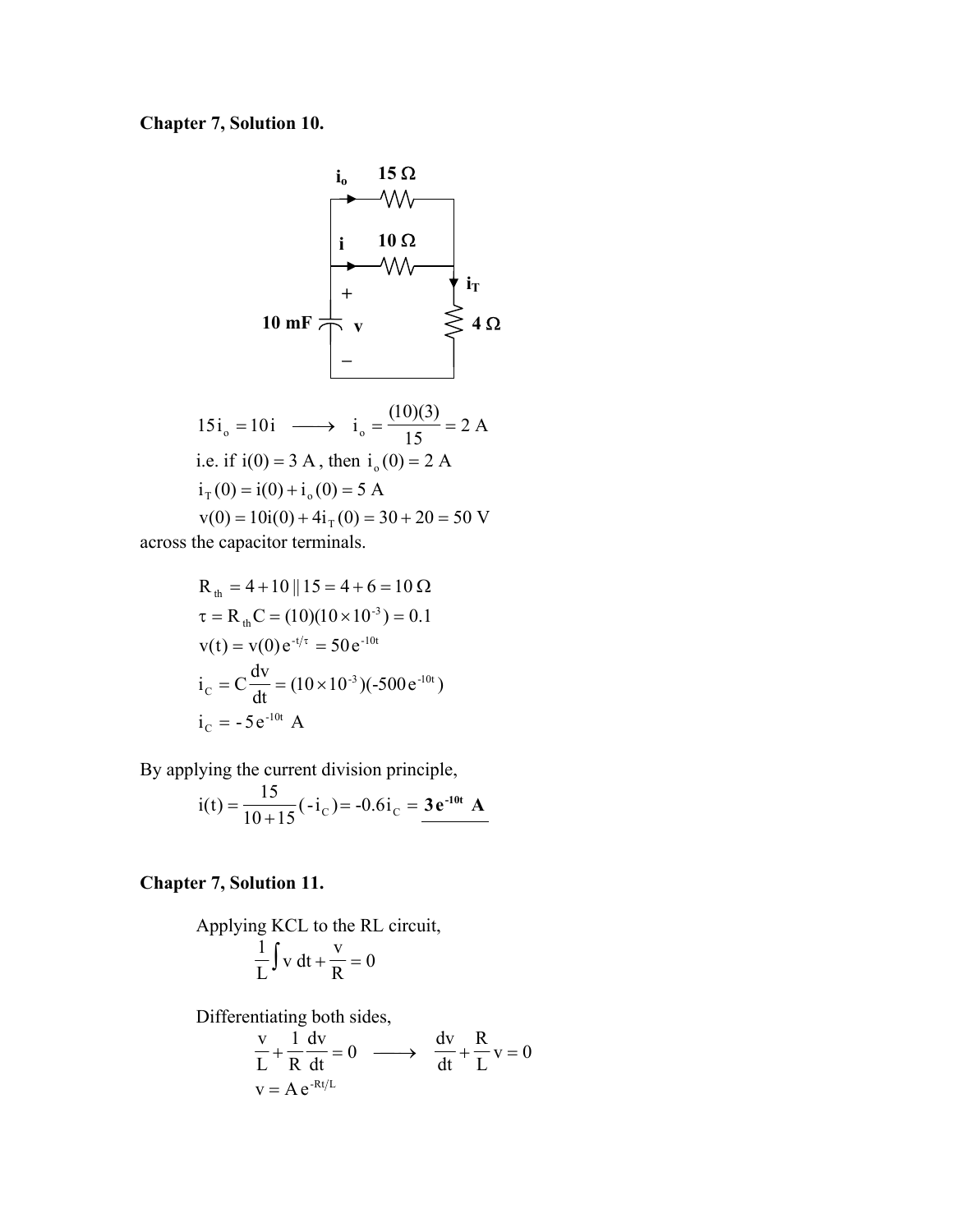If the initial current is  $I_0$ , then

$$
v(0) = I_0 R = A
$$
  
\n
$$
v = I_0 R e^{-t/\tau}, \qquad \tau = \frac{L}{R}
$$
  
\n
$$
i = \frac{1}{L} \int_{-\infty}^{t} v(t) dt
$$
  
\n
$$
i = \frac{-\tau I_0 R}{L} e^{-t/\tau} \Big|_{-\infty}^{t}
$$
  
\n
$$
i = -I_0 R e^{-t/\tau}
$$
  
\n
$$
i(t) = I_0 e^{-t/\tau}
$$

### **Chapter 7, Solution 12.**

When  $t < 0$ , the switch is closed and the inductor acts like a short circuit to dc. The 4  $\Omega$ resistor is short-circuited so that the resulting circuit is as shown in Fig. (a).



$$
i(0^-) = \frac{12}{3} = 4 A
$$

Since the current through an inductor cannot change abruptly,

 $i(0) = i(0^-) = i(0^+) = 4$  A

When  $t > 0$ , the voltage source is cut off and we have the RL circuit in Fig. (b).

$$
\tau = \frac{L}{R} = \frac{2}{4} = 0.5
$$

Hence,

 $i(t) = i(0) e^{-t/\tau} = 4e^{-2t} A$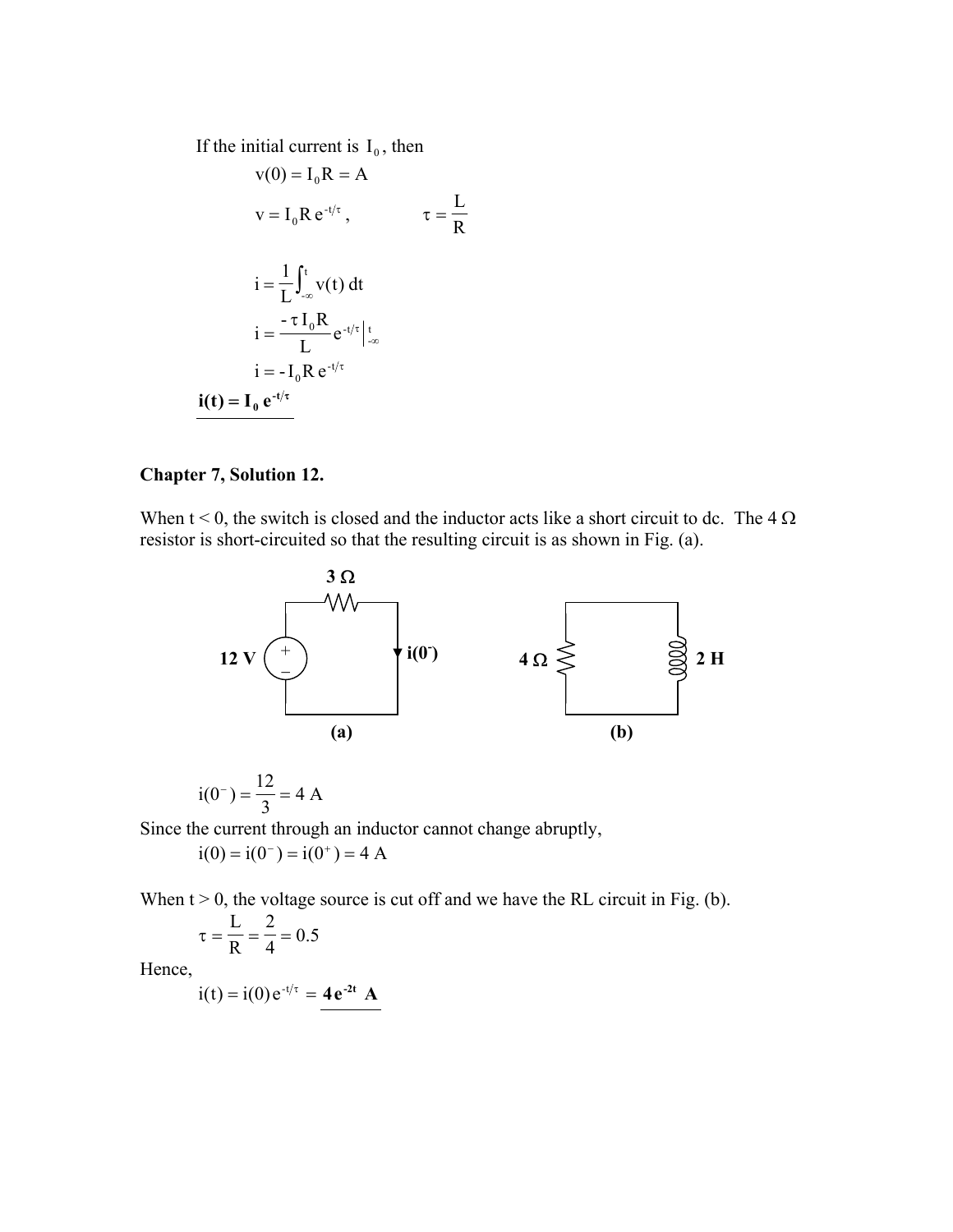## **Chapter 7, Solution 13.**

$$
\tau = \frac{L}{R_{\text{th}}}
$$

where  $R_{th}$  is the Thevenin resistance at the terminals of the inductor.

$$
R_{\text{th}} = 70 \parallel 30 + 80 \parallel 20 = 21 + 16 = 37 \,\Omega
$$

$$
\tau = \frac{2 \times 10^{-3}}{37} = 81.08 \,\mu s
$$

## **Chapter 7, Solution 14**

Converting the wye-subnetwork to delta gives



$$
R_1 = \frac{10x20 + 20x50 + 50x10}{20} = 1700/20 = 85\Omega, \qquad R_2 = \frac{1700}{50} = 34\Omega, \qquad R_3 = \frac{1700}{10} = 170\Omega
$$

30//170 = (30x170)/200 = 25.5 Ω **,** 34//16=(34x16)/50 =10.88Ω

$$
R_{Th} = 85 \, \text{/(25.5 + 10.88)} = \frac{85 \, \text{x} \cdot 36.38}{121.38} = 25.476 \Omega, \qquad \tau = \frac{L}{R_{Th}} = \frac{80 \, \text{x} \cdot 10^{-3}}{25.476} = \frac{3.14 \, \text{m}}{2}
$$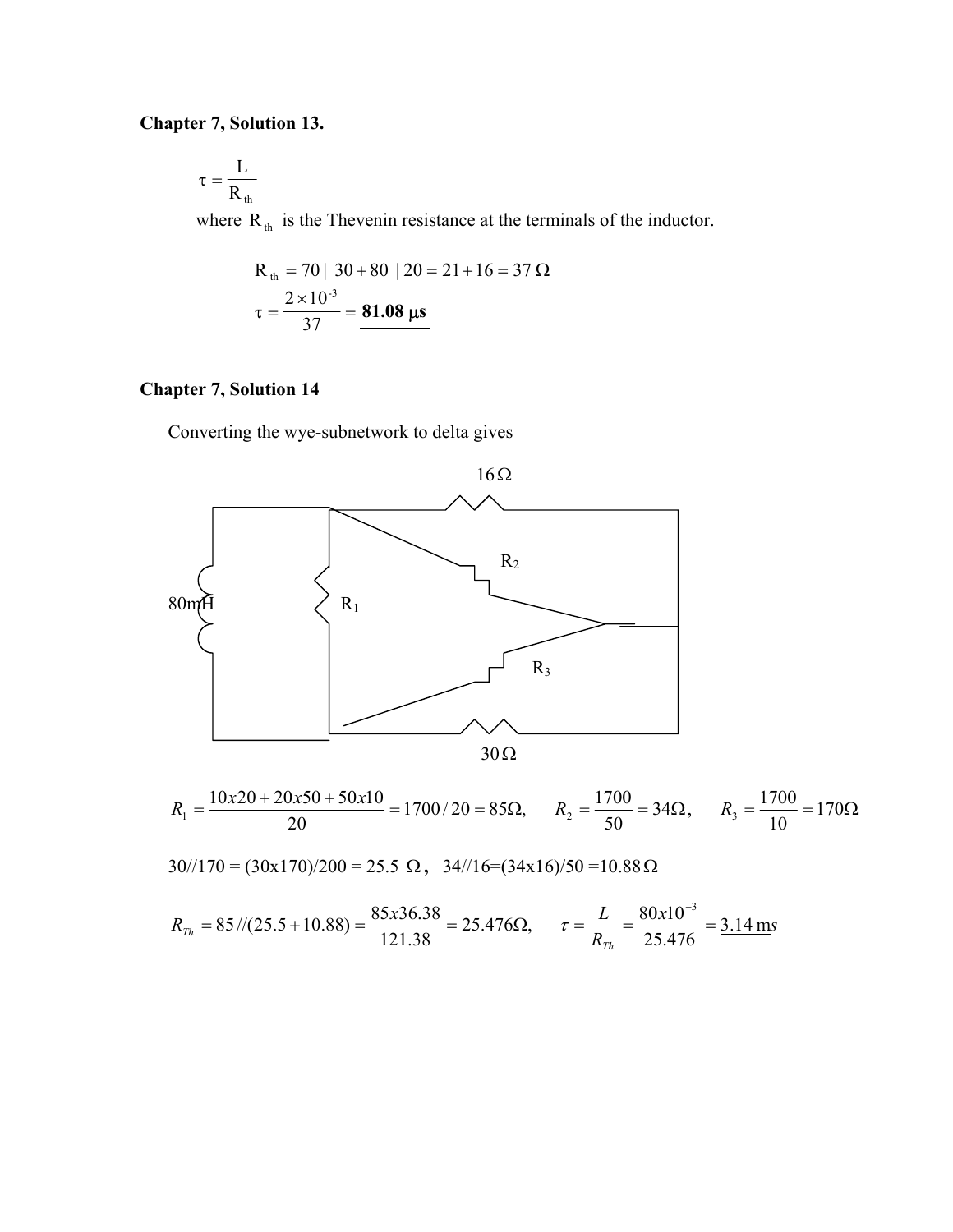# **Chapter 7, Solution 15**

(a) 
$$
R_{Th} = 12 + 10 // 40 = 20\Omega
$$
,  $\tau = \frac{L}{R_{Th}} = 5/20 = \frac{0.25s}{0.25s}$   
\n(b)  $R_{Th} = 40 // 160 + 8 = 40\Omega$ ,  $\tau = \frac{L}{R_{Th}} = (20x10^{-3})/40 = \frac{0.5 \text{ ms}}{0.5 \text{ ms}}$ 

# **Chapter 7, Solution 16.**

$$
\tau = \frac{L_{eq}}{R_{eq}}
$$
\n(a)  $L_{eq} = L$  and  $R_{eq} = R_2 + \frac{R_1 R_3}{R_1 + R_3} = \frac{R_2 (R_1 + R_3) + R_1 R_3}{R_1 + R_3}$ \n
$$
\tau = \frac{L(R_1 + R_3)}{R_2 (R_1 + R_3) + R_1 R_3}
$$

(b) where 
$$
L_{eq} = \frac{L_1 L_2}{L_1 + L_2}
$$
 and  $R_{eq} = R_3 + \frac{R_1 R_2}{R_1 + R_2} = \frac{R_3 (R_1 + R_2) + R_1 R_2}{R_1 + R_2}$   

$$
\tau = \frac{L_1 L_2 (R_1 + R_2)}{(L_1 + L_2) (R_3 (R_1 + R_2) + R_1 R_2)}
$$

**Chapter 7, Solution 17.**

$$
i(t) = i(0) e^{-t/\tau}
$$
,  $\tau = \frac{L}{R_{eq}} = \frac{1/4}{4} = \frac{1}{16}$ 

$$
i(t) = 2 e^{-16t}
$$

$$
v_o(t) = 3i + L\frac{di}{dt} = 6e^{-16t} + (1/4)(-16)2e^{-16t}
$$

$$
v_0(t) = -2e^{-16t} V
$$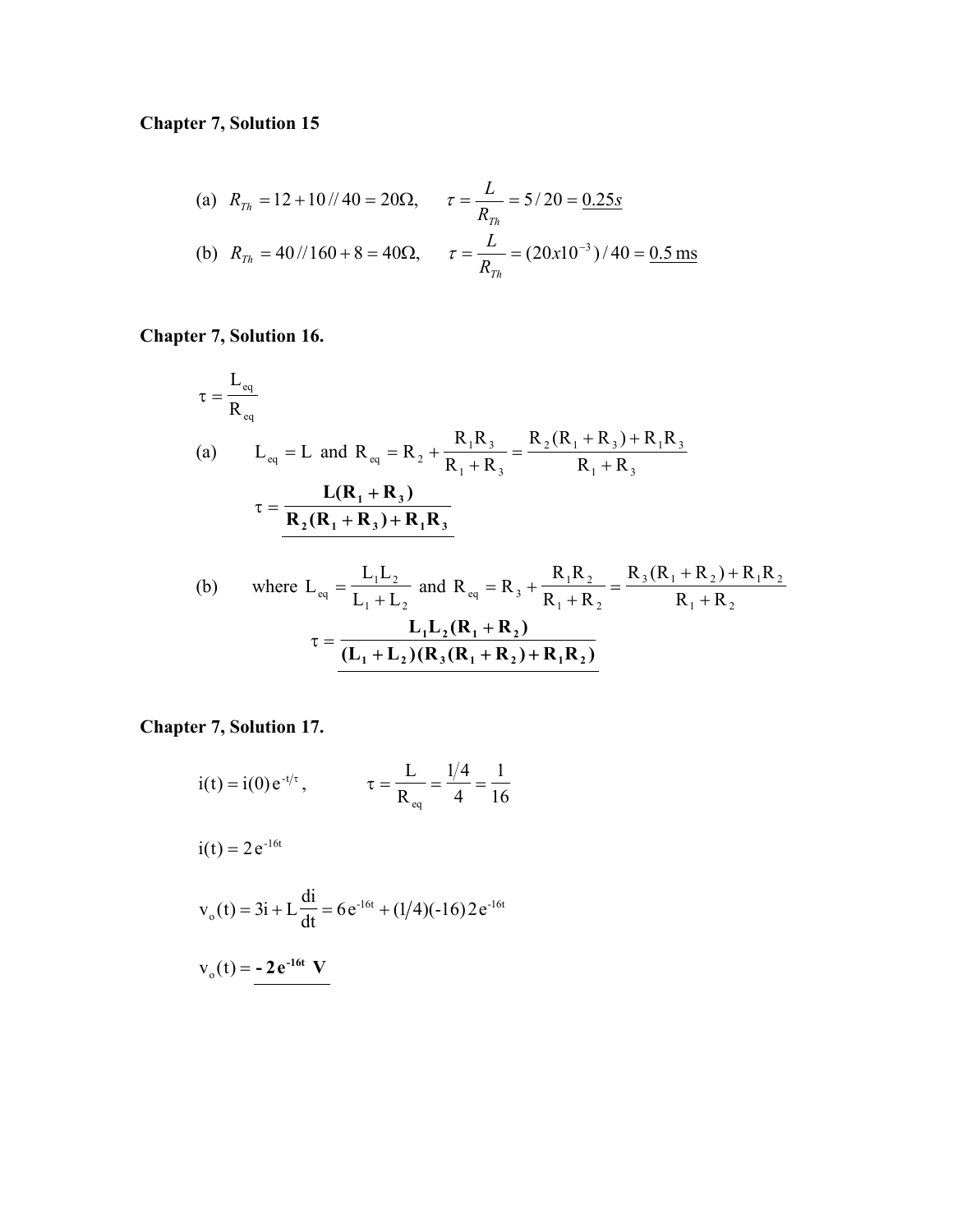#### **Chapter 7, Solution 18.**

If  $v(t) = 0$ , the circuit can be redrawn as shown below.

$$
0.4 \text{ H} \overset{\bigodot}{\underset{\text{i(t)}}{\bigotimes}} R_{eq} \overset{+}{\underset{\text{j(t)}}{\bigotimes}} \qquad \qquad +
$$

 $\mathbf{L}$ 

$$
R_{eq} = 2 || 3 = \frac{6}{5}, \qquad \tau = \frac{L}{R} = \frac{2}{5} \times \frac{5}{6} = \frac{1}{3}
$$
  
\n
$$
i(t) = i(0) e^{-t/\tau} = e^{-3t}
$$
  
\n
$$
v_0(t) = -L \frac{di}{dt} = \frac{-2}{5} (-3) e^{-3t} = \frac{1.2 e^{-3t} V}{}
$$

#### **Chapter 7, Solution 19.**



To find  $R_{th}$  we replace the inductor by a 1-V voltage source as shown above.

 $10i_1 - 1 + 40i_2 = 0$ But  $i = i_2 + i/2$  and  $i = i_1$ i.e.  $i_1 = 2i_2 = 2i$ 30 1  $10i - 1 + 20i = 0 \longrightarrow i =$  $=\frac{1}{i}$  = 30  $\Omega$ 1  $R_{th}$  $\frac{0}{30}$  = 0.2 s 6 R L th  $\tau = \frac{E}{R} = \frac{8}{30}$  $i(t) = 2e^{-5t}$  **A**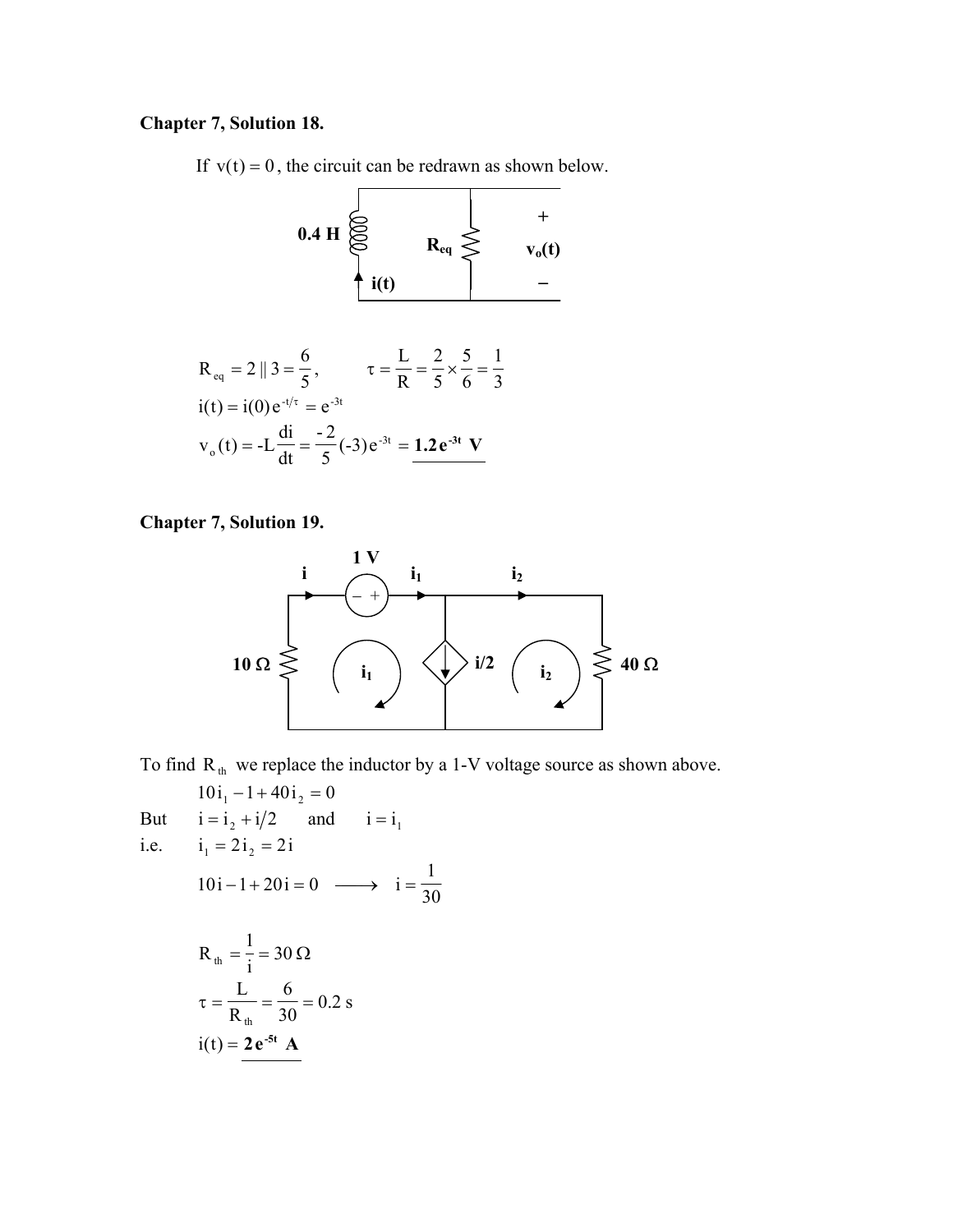# **Chapter 7, Solution 20.**

(a). 
$$
\tau = \frac{L}{R} = \frac{1}{50} \longrightarrow R = 50L
$$
  
\n $-v = L \frac{di}{dt}$   
\n $-150e^{-50t} = L(30)(-50)e^{-50t} \longrightarrow L = 0.1 H$   
\n $R = 50L = 5 \Omega$   
\n(b).  $\tau = \frac{L}{R} = \frac{1}{50} = 20 \text{ ms}$   
\n(c).  $w = \frac{1}{2}Li^2(0) = \frac{1}{2}(0.1)(30)^2 = 45 \text{ J}$   
\n(d). Let p be the fraction  
\n $\frac{1}{2}LI_0 \cdot p = \frac{1}{2}LI_0(1 - e^{-2t_0/\tau})$   
\n $p = 1 - e^{-(2)(10)/50} = 1 - e^{-0.4} = 0.3296$   
\ni.e.  $p = \frac{33\%}{}$ 

## **Chapter 7, Solution 21.**

The circuit can be replaced by its Thevenin equivalent shown below.

$$
V_{th} \left( \frac{R_{th}}{\epsilon} \right)
$$
\n
$$
V_{th} \left( \frac{R_{th}}{\epsilon} \right)
$$
\n
$$
V_{th} = \frac{80}{80 + 40} (60) = 40 \text{ V}
$$
\n
$$
R_{th} = 40 \parallel 80 + R = \frac{80}{3} + R
$$
\n
$$
I = i(0) = i(\infty) = \frac{V_{th}}{R_{th}} = \frac{40}{80/3 + R}
$$
\n
$$
w = \frac{1}{2} L I^{2} = \frac{1}{2} (2) \left( \frac{40}{R + 80/3} \right)^{2} = 1
$$
\n
$$
\frac{40}{R + 80/3} = 1 \longrightarrow R = \frac{40}{3}
$$
\n
$$
R = 13.33 \Omega
$$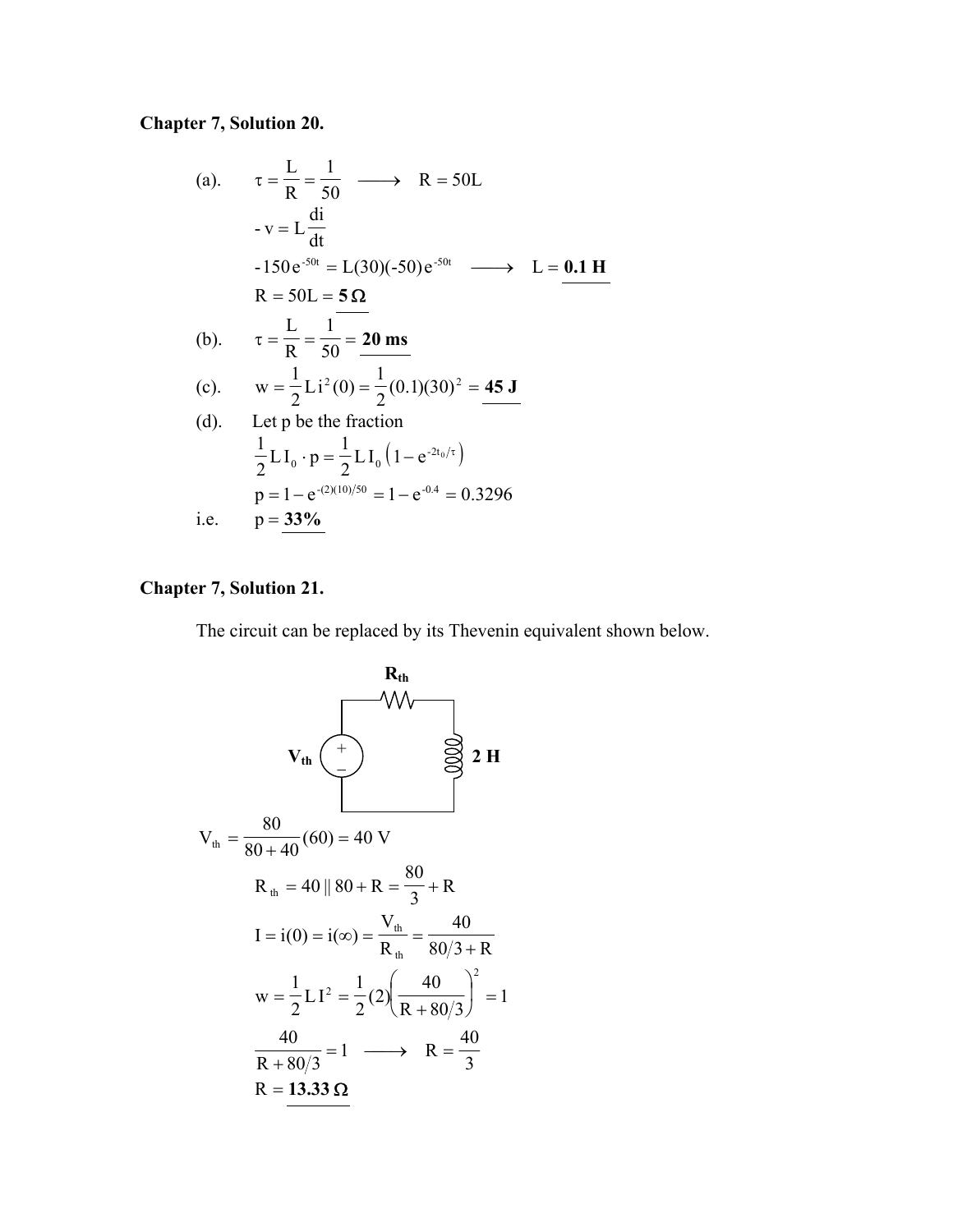**Chapter 7, Solution 22.**

$$
i(t) = i(0) e^{-t/\tau}, \qquad \tau = \frac{L}{R_{eq}}
$$
  
 
$$
R_{eq} = 5 || 20 + 1 = 5 \Omega, \qquad \tau = \frac{2}{5}
$$
  
 
$$
i(t) = \frac{10 e^{-2.5t} A}{}
$$

Using current division, the current through the 20 ohm resistor is

$$
io = \frac{5}{5 + 20} (-i) = \frac{-i}{5} = -2e^{-2.5t}
$$
  
v(t) = 20 i<sub>o</sub> = -40e<sup>-2.5t</sup> V

### **Chapter 7, Solution 23.**

Since the 2  $\Omega$  resistor, 1/3 H inductor, and the (3+1)  $\Omega$  resistor are in parallel, they always have the same voltage.

$$
-i = \frac{2}{2} + \frac{2}{3+1} = 1.5 \longrightarrow i(0) = -1.5
$$

The Thevenin resistance  $R_{th}$  at the inductor's terminals is

$$
R_{th} = 2 || (3 + 1) = \frac{4}{3}, \qquad \tau = \frac{L}{R_{th}} = \frac{1/3}{4/3} = \frac{1}{4}
$$
  
\n
$$
i(t) = i(0) e^{-t/\tau} = -1.5 e^{-4t}, \quad t > 0
$$
  
\n
$$
v_{L} = v_{o} = L \frac{di}{dt} = -1.5(-4)(1/3) e^{-4t}
$$
  
\n
$$
v_{o} = \frac{2 e^{-4t} V, \quad t > 0}{3 + 1} v_{L} = \frac{0.5 e^{-4t} V, \quad t > 0}{1}
$$

**Chapter 7, Solution 24.**

(a) 
$$
v(t) = -5u(t)
$$
  
\n(b)  $i(t) = -10[u(t) - u(t-3)] + 10[u(t-3) - u(t-5)]$   
\n $= -10u(t) + 20u(t-3) - 10u(t-5)$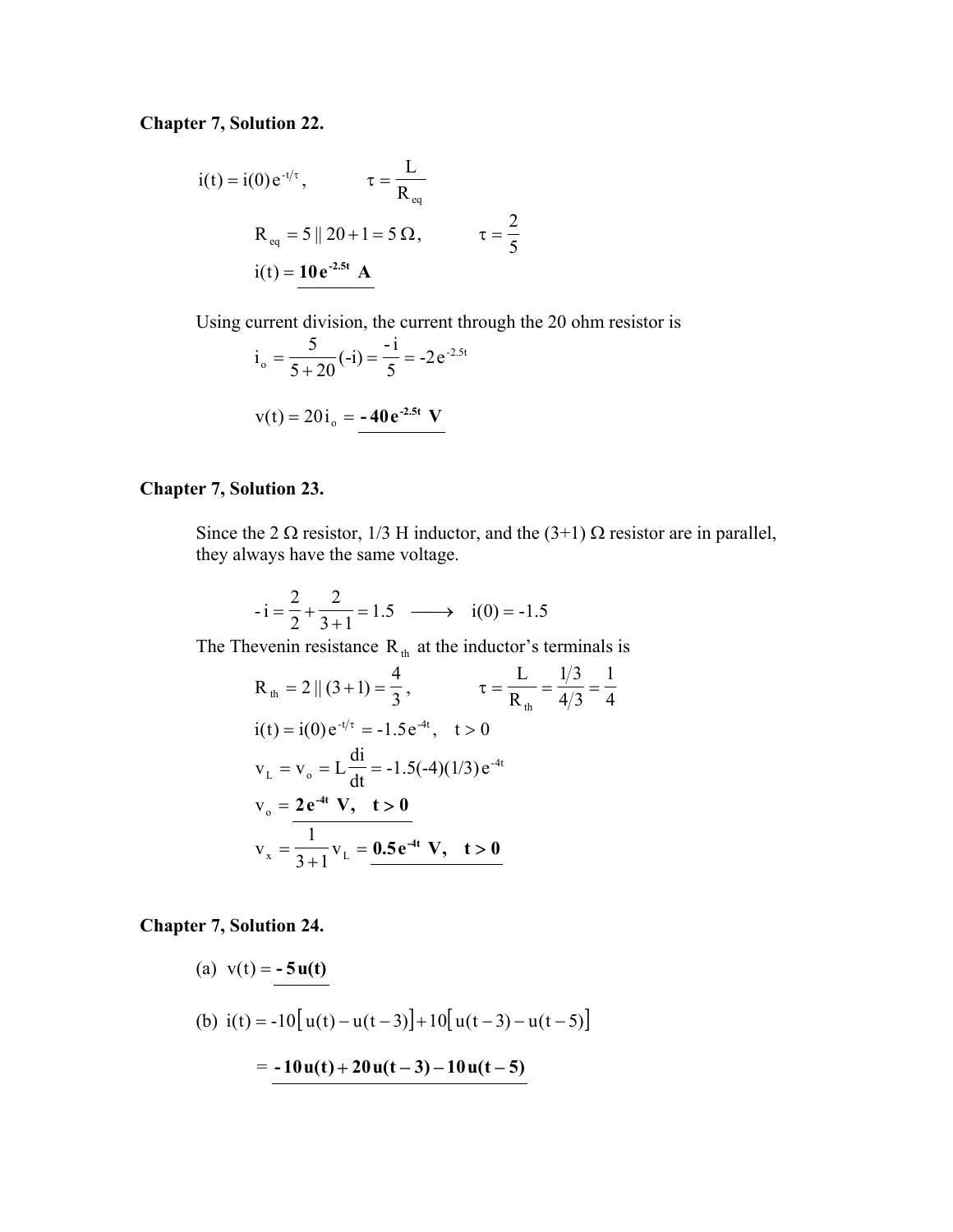(c) 
$$
x(t) = (t-1) \left[ u(t-1) - u(t-2) \right] + \left[ u(t-2) - u(t-3) \right] + (4-t) \left[ u(t-3) - u(t-4) \right]
$$

$$
= (t-1) u(t-1) - (t-2) u(t-2) - (t-3) u(t-3) + (t-4) u(t-4)
$$

$$
= \frac{r(t-1) - r(t-2) - r(t-3) + r(t-4)}{(d) y(t) = 2u(-t) - 5 \left[ u(t) - u(t-1) \right]}
$$

$$
= 2u(-t) - 5u(t) + 5u(t-1)
$$

**Chapter 7, Solution 25.** 

 $v(t) = [u(t) + r(t-1) - r(t-2) - 2u(t-2)]V$ 

## **Chapter 7, Solution 26.**

(a) 
$$
v_1(t) = u(t+1) - u(t) + [u(t-1) - u(t)]
$$
  
 $v_1(t) = u(t+1) - 2u(t) + u(t-1)$ 

(b) 
$$
v_2(t) = (4-t) [u(t-2) - u(t-4)]
$$
  
\n $v_2(t) = -(t-4)u(t-2) + (t-4)u(t-4)$   
\n $v_2(t) = 2u(t-2) - r(t-2) + r(t-4)$ 

(c) 
$$
v_3(t) = 2[u(t-2) - u(t-4)] + 4[u(t-4) - u(t-6)]
$$
  
 $v_3(t) = 2u(t-2) + 2u(t-4) - 4u(t-6)$ 

(d) 
$$
v_4(t) = -t[ u(t-1) - u(t-2) ] = -t u(t-1) + t u(t-2)
$$

$$
v_4(t) = (-t+1-1)u(t-1) + (t-2+2)u(t-2)
$$

$$
v_4(t) = -r(t-1) - u(t-1) + r(t-2) + 2u(t-2)
$$

## **Chapter 7, Solution 27.**

 $v(t)$  is sketched below.

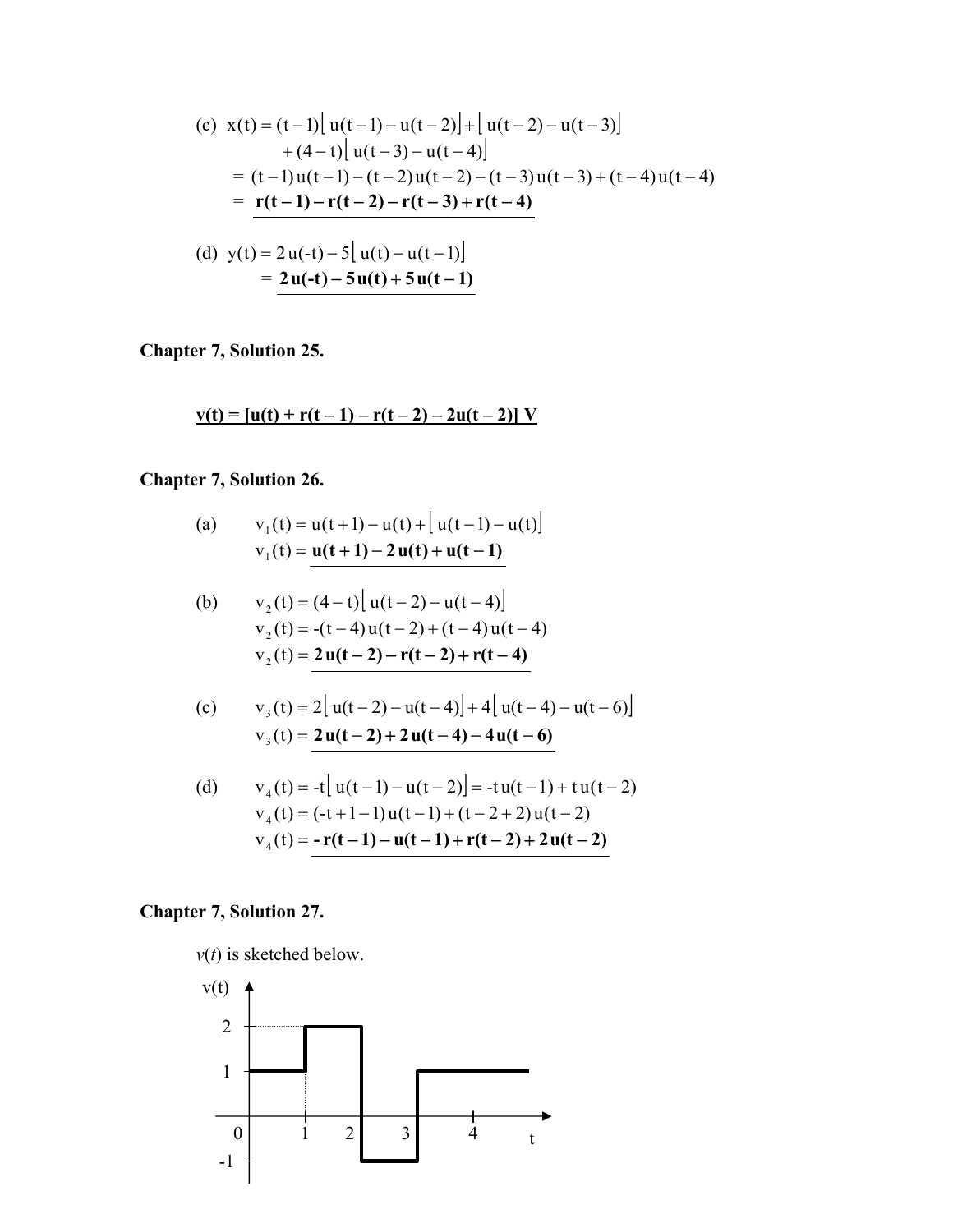# **Chapter 7, Solution 28.**

 $i(t)$  is sketched below.





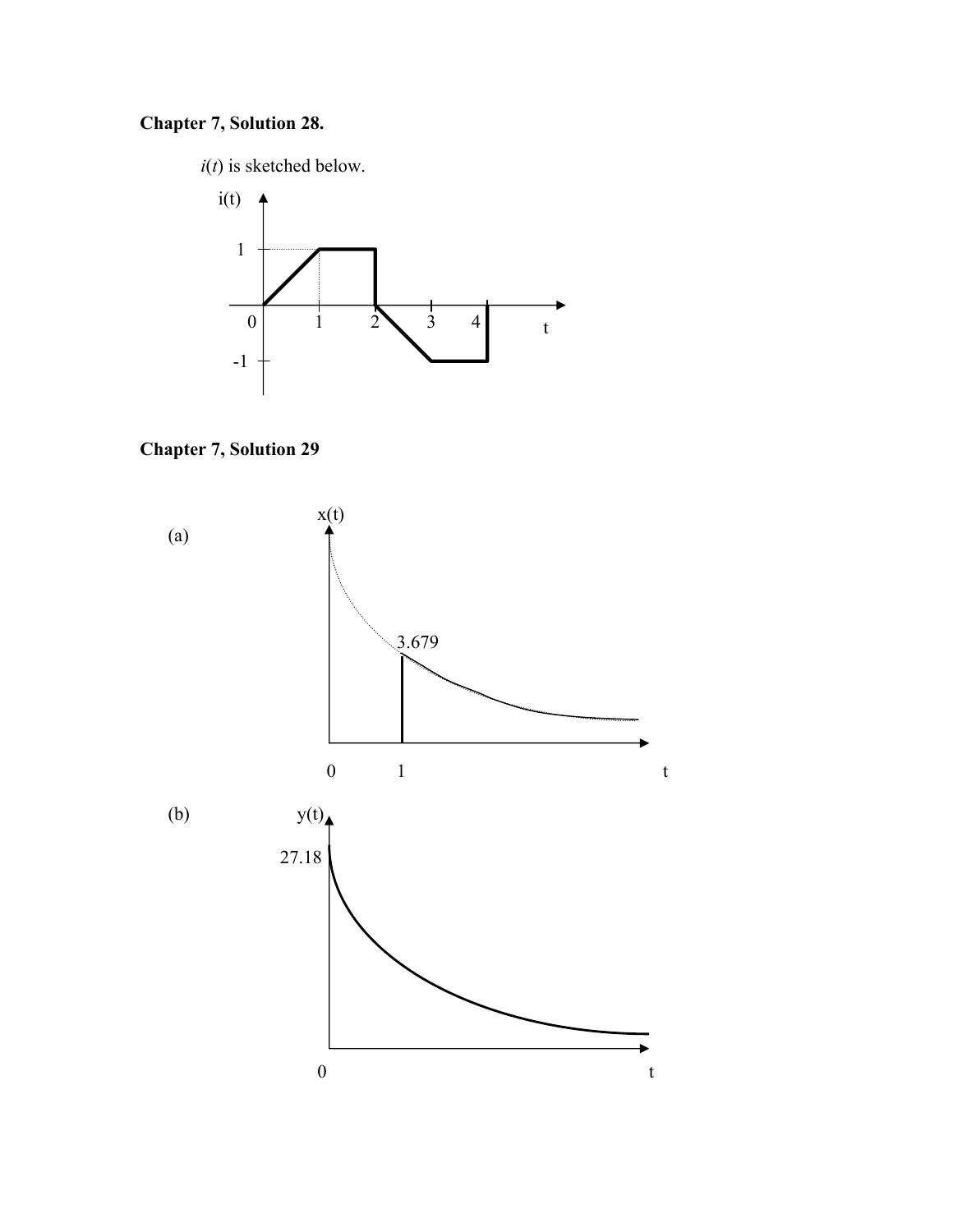(c)  $z(t) = \cos 4t \delta(t-1) = \cos 4\delta(t-1) = -0.6536\delta(t-1)$ , which is sketched below.



### **Chapter 7, Solution 30.**

(a) 
$$
\int_0^{10} 4t^2 \, \delta(t-1) \, dt = 4t^2 \Big|_{t=1} = 4
$$
  
(b) 
$$
\int_{-\infty}^{\infty} \cos(2\pi t) \, \delta(t-0.5) \, dt = \cos(2\pi t) \Big|_{t=0.5} = \cos \pi = -1
$$

**Chapter 7, Solution 31.**

(a) 
$$
\int_{-\infty}^{\infty} \left[ e^{-4t^2} \delta(t-2) \right] dt = e^{-4t^2} \Big|_{t=2} = e^{-16} = 112 \times 10^{-9}
$$
  
\n(b)  $\int_{-\infty}^{\infty} \left[ 5\delta(t) + e^{-t} \delta(t) + \cos 2\pi t \delta(t) \right] dt = \left( 5 + e^{-t} + \cos(2\pi t) \right) \Big|_{t=0} = 5 + 1 + 1 = 7$ 

**Chapter 7, Solution 32.** 

(a) 
$$
\int_{1}^{t} u(\lambda) d\lambda = \int_{1}^{t} 1 d\lambda = \lambda \Big|_{1}^{t} = \frac{t-1}{2}
$$
  
\n(b)  $\int_{0}^{4} r(t-1) dt = \int_{0}^{1} 0 dt + \int_{1}^{4} (t-1) dt = \frac{t^{2}}{2} - t \Big|_{1}^{4} = \frac{4.5}{2}$   
\n(c)  $\int_{1}^{5} (t-6)^{2} \delta(t-2) dt = (t-6)^{2} \Big|_{t=2} = \frac{16}{2}$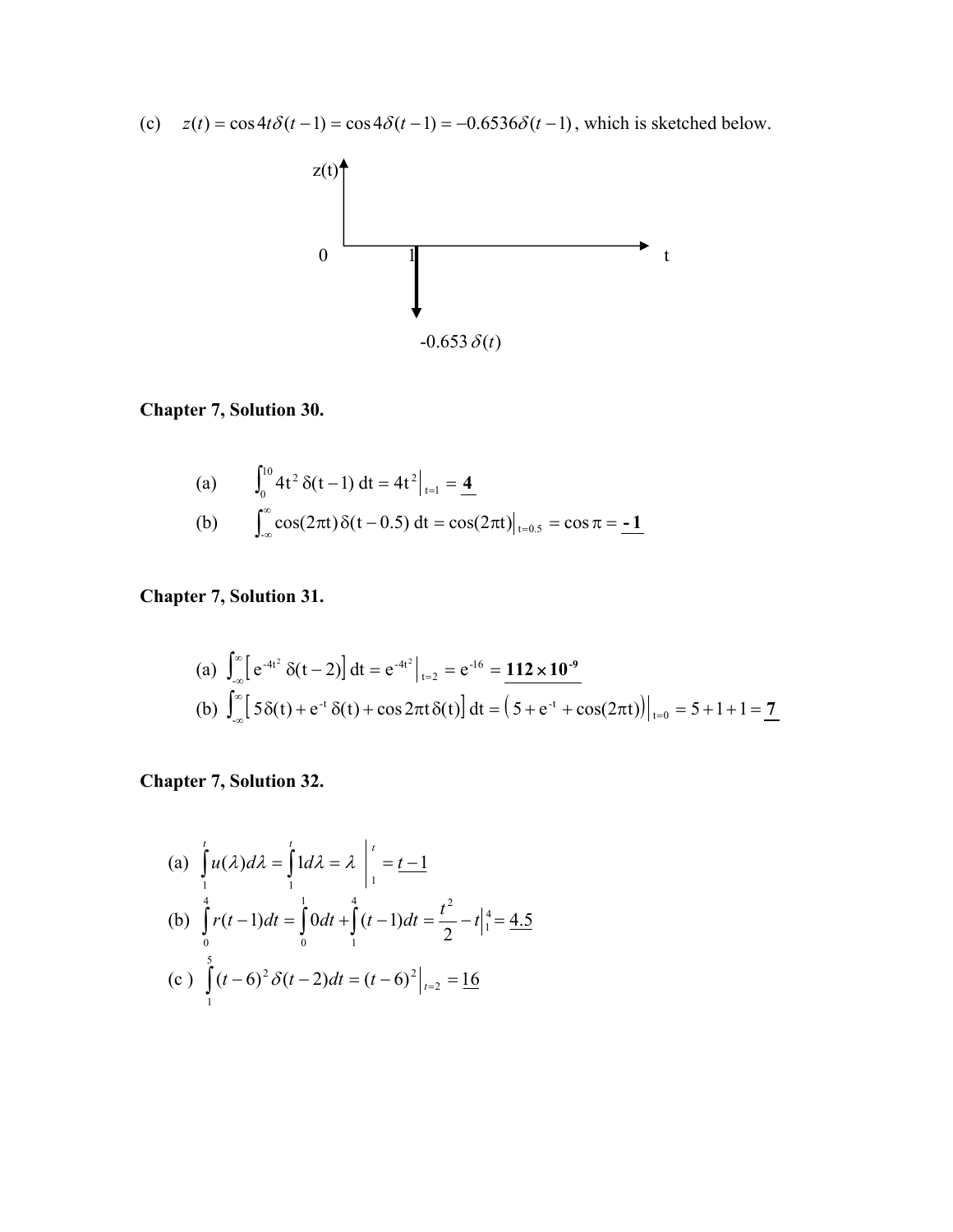**Chapter 7, Solution 33.**

$$
i(t) = \frac{1}{L} \int_0^t v(t) dt + i(0)
$$
  
\n
$$
i(t) = \frac{10^{-3}}{10 \times 10^{-3}} \int_0^t 20 \delta(t - 2) dt + 0
$$
  
\n
$$
i(t) = 2u(t - 2) A
$$

# **Chapter 7, Solution 34.**

(a)  
\n
$$
\frac{d}{dt} [u(t-1)u(t+1)] = \delta(t-1)u(t+1) +
$$
\n
$$
u(t-1)\delta(t+1) = \delta(t-1) \cdot 1 + 0 \cdot \delta(t+1) = \delta(t-1)
$$
\n(b)  
\n
$$
\frac{d}{dt} [r(t-6)u(t-2)] = u(t-6)u(t-2) +
$$
\n
$$
r(t-6)\delta(t-2) = u(t-6) \cdot 1 + 0 \cdot \delta(t-2) = \frac{u(t-6)}{2}
$$

$$
\frac{d}{dt}[\sin 4t u(t-3)] = 4\cos 4t u(t-3) + \sin 4t\delta(t-3)
$$
  
(c) = 4\cos 4t u(t-3) + \sin 4x3\delta(t-3)  
= 4\cos 4t u(t-3) - 0.5366\delta(t-3)

**Chapter 7, Solution 35.**

(a) 
$$
v(t) = Ae^{-5t/3}
$$
,  $v(0) = A = -2$   
 $v(t) = -2e^{-5t/3} V$ 

(b) 
$$
v(t) = Ae^{2t/3}
$$
,  $v(0) = A = 5$   
 $v(t) = 5e^{2t/3}$  V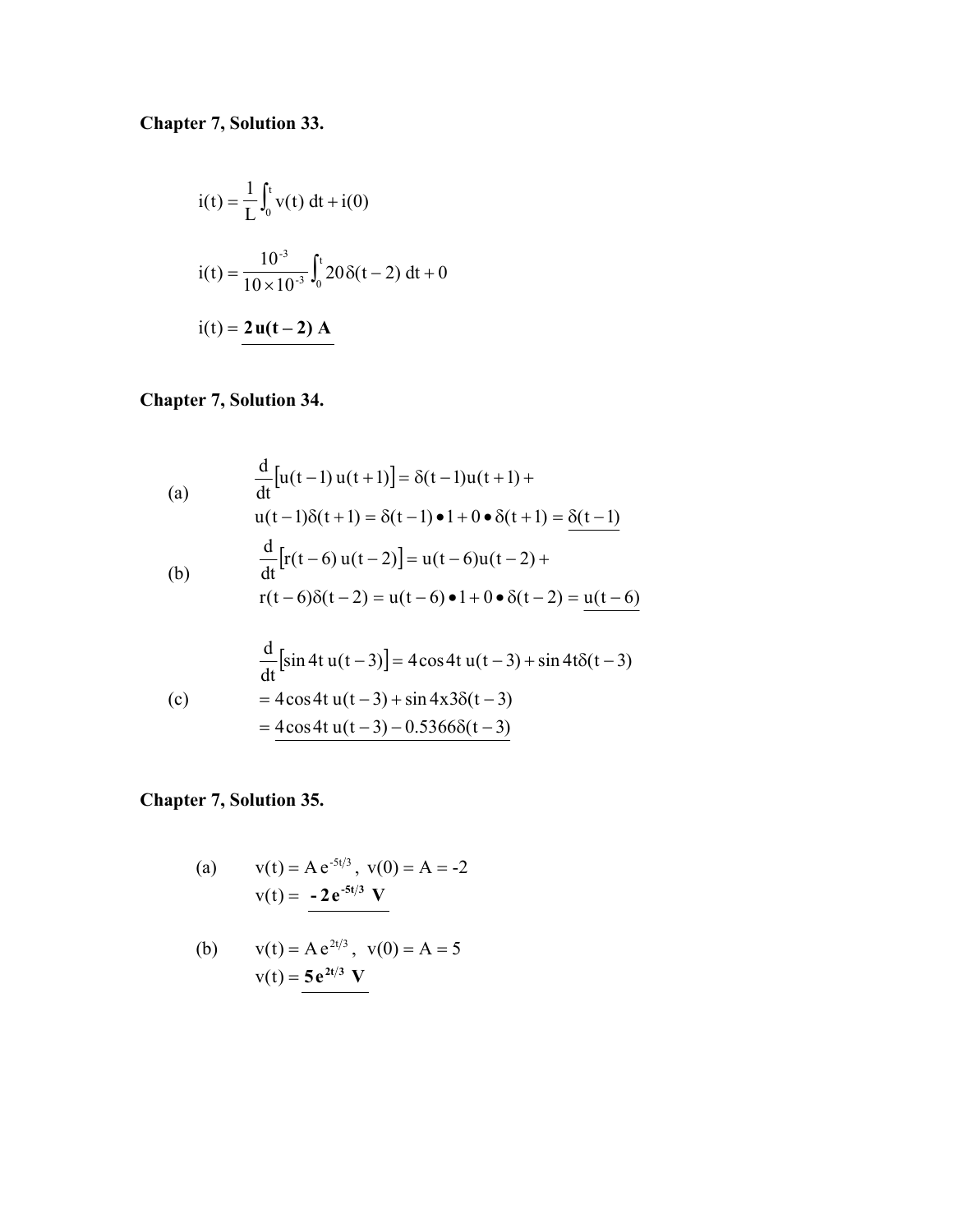# **Chapter 7, Solution 36.**

(a) 
$$
v(t) = A + Be^{-t}
$$
,  $t > 0$   
\n $A = 1$ ,  $v(0) = 0 = 1 + B$  or  $B = -1$   
\n $v(t) = 1 - e^{-t} V$ ,  $t > 0$ 

(b) 
$$
v(t) = A + Be^{t/2}
$$
,  $t > 0$   
\n $A = -3$ ,  $v(0) = -6 = -3 + B$  or  $B = -3$   
\n $v(t) = -3(1 + e^{t/2})V$ ,  $t > 0$ 

## **Chapter 7, Solution 37.**

Let  $v = v_h + v_p$ ,  $v_p = 10$ .

$$
\begin{aligned}\n\dot{v}_h + \frac{1}{4} v_h &= 0 \quad \longrightarrow \quad v_h = A e^{-t/4} \\
v &= 10 + A e^{-0.25t} \\
v(0) &= 2 = 10 + A \quad \longrightarrow \quad A = -8 \\
v &= 10 - 8 e^{-0.25t}\n\end{aligned}
$$

- (a)  $\tau = 4s$
- 

(b)  $v(\infty) = 10 \text{ V}$ 

 $(c)$   $v = 10 - 8e^{-0.25t}$ 

## **Chapter 7, Solution 38**

Let  $i = i_p + i_h$ 

$$
\dot{i}_h + 3i_h = 0 \longrightarrow i_h = Ae^{-3t}u(t)
$$

Let 
$$
i_p = ku(t)
$$
,  $\dot{i_p} = 0$ ,  $3ku(t) = 2u(t)$   $\longrightarrow$   $k = \frac{2}{3}$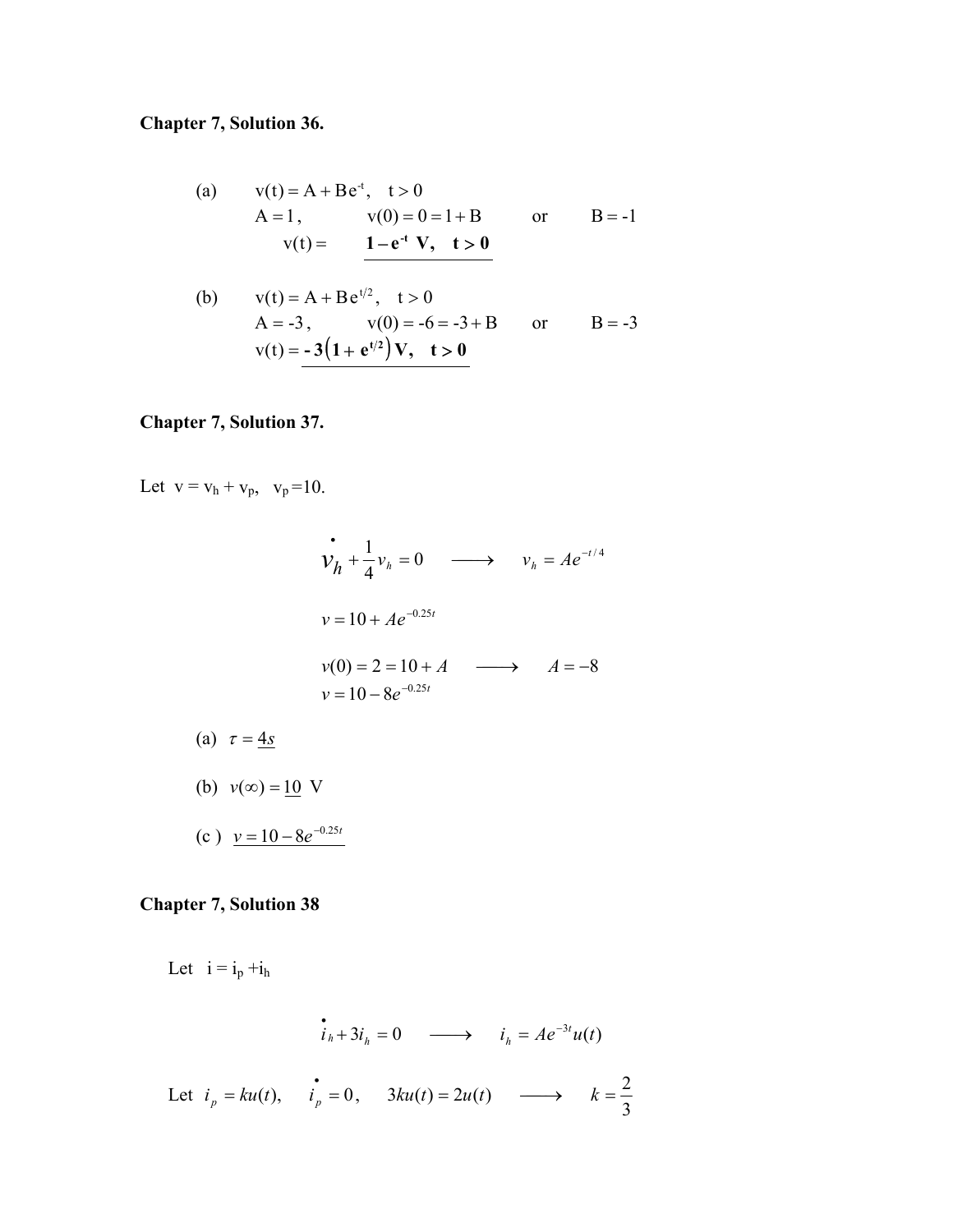$$
i_p = \frac{2}{3}u(t)
$$
  

$$
i = (Ae^{-3t} + \frac{2}{3})u(t)
$$

If  $i(0) = 0$ , then  $A + 2/3 = 0$ , i.e.  $A = -2/3$ . Thus

$$
i = \frac{2}{3}(1 - e^{-3t})u(t)
$$

#### **Chapter 7, Solution 39.**

(a) Before 
$$
t = 0
$$
,  
\n
$$
v(t) = \frac{1}{4+1}(20) = 4 V
$$
\nAfter  $t = 0$ ,  
\n
$$
v(t) = v(\infty) + [v(0) - v(\infty)] e^{-t/\tau}
$$
\n
$$
\tau = RC = (4)(2) = 8, \quad v(0) = 4, \quad v(\infty) = 20
$$
\n
$$
v(t) = 20 + (8-20) e^{-t/8}
$$
\n
$$
v(t) = \frac{20 - 12 e^{-t/8} V}{V}
$$

(b) Before  $t = 0$ ,  $v = v_1 + v_2$ , where  $v_1$  is due to the 12-V source and  $v_2$  is due to the 2-A source.  $v_1 = 12$  V

To get  $v_2$ , transform the current source as shown in Fig. (a).

 $v_2 = -8 V$ Thus,

$$
v=12-8=4 V
$$

After  $t = 0$ , the circuit becomes that shown in Fig. (b).

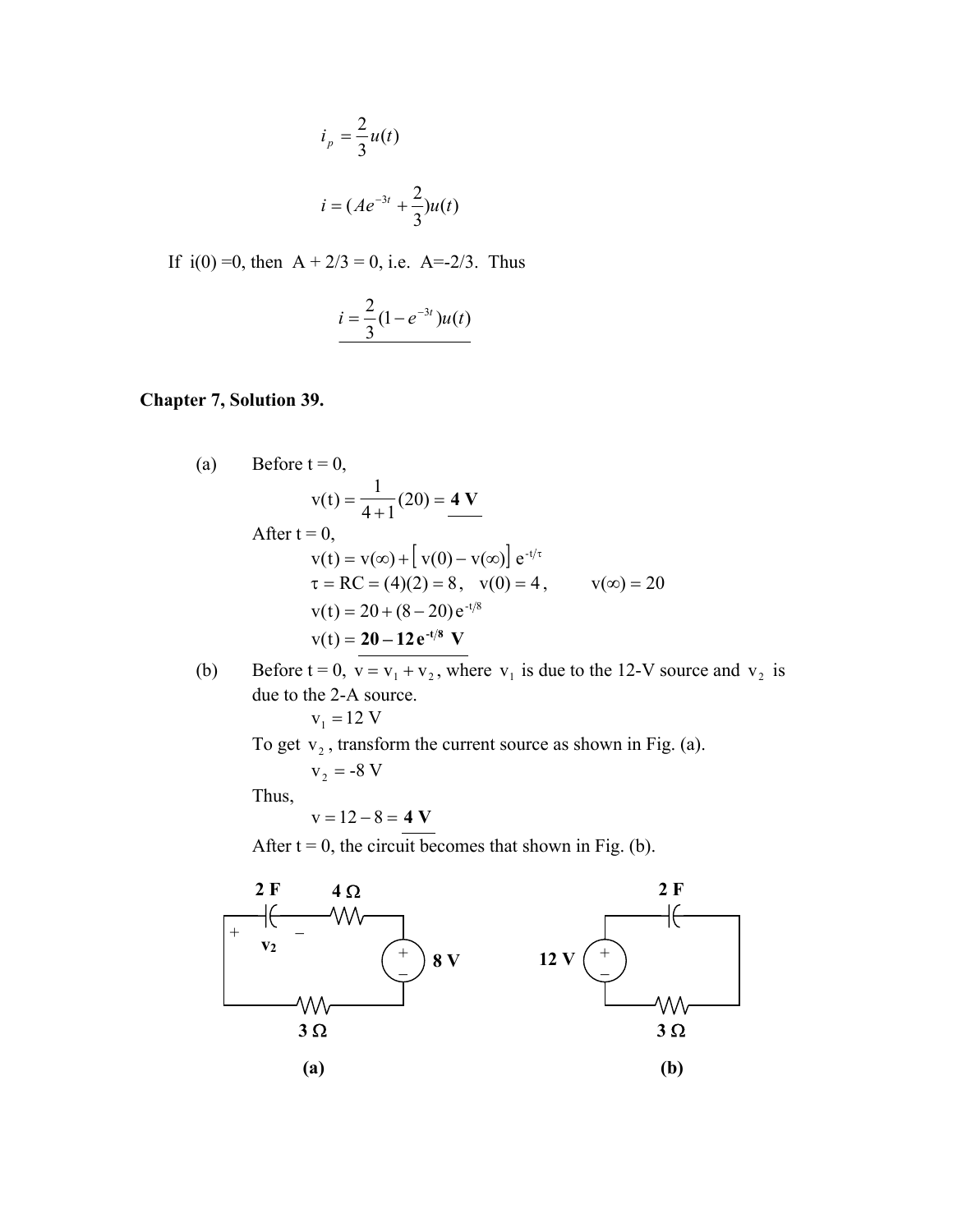$$
v(t) = v(\infty) + [v(0) - v(\infty)] e^{-t/\tau}
$$
  
\n
$$
v(\infty) = 12, \qquad v(0) = 4, \qquad \tau = RC = (2)(3) = 6
$$
  
\n
$$
v(t) = 12 + (4 - 12)e^{-t/6}
$$
  
\n
$$
v(t) = 12 - 8e^{-t/6}
$$
 V

### **Chapter 7, Solution 40.**

(a) Before 
$$
t = 0
$$
,  $v = 12$  V.  
\nAfter  $t = 0$ ,  $v(t) = v(\infty) + [v(0) - v(\infty)] e^{-t/\tau}$   
\n $v(\infty) = 4$ ,  $v(0) = 12$ ,  $\tau = RC = (2)(3) = 6$   
\n $v(t) = 4 + (12 - 4) e^{-t/6}$   
\n $v(t) = \frac{4 + 8e^{-t/6} V}{V}$   
\n(b) Before  $t = 0$ ,  $v = 12 V$ .

After 
$$
t = 0
$$
,  $v(t) = v(\infty) + [v(0) - v(\infty)] e^{-t/\tau}$ 

After transforming the current source, the circuit is shown below.



**Chapter 7, Solution 41.**

$$
v(0) = 0, \t v(\infty) = \frac{30}{16} (12) = 10
$$
  
R<sub>eq</sub>C = (6 || 30)(1) =  $\frac{(6)(30)}{36} = 5$   

$$
v(t) = v(\infty) + [v(0) - v(\infty)] e^{-t/\tau}
$$
  

$$
v(t) = 10 + (0 - 10) e^{-t/5}
$$
  

$$
v(t) = 10(1 - e^{-0.2t}) V
$$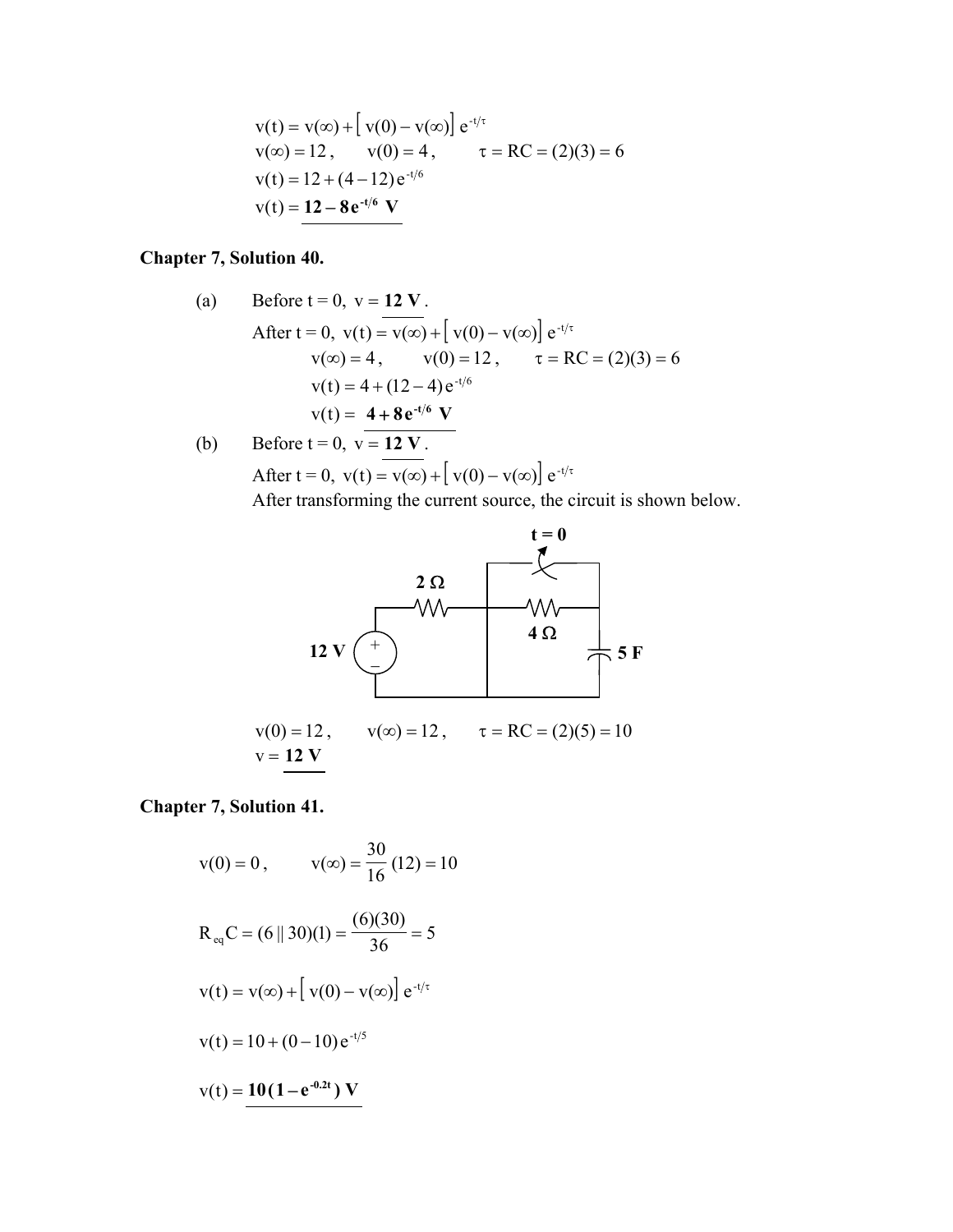### **Chapter 7, Solution 42.**

(a) 
$$
v_o(t) = v_o(\infty) + [v_o(0) - v_o(\infty)] e^{-t/\tau}
$$
  
\n $v_o(0) = 0, \qquad v_o(\infty) = \frac{4}{4+2} (12) = 8$   
\n $\tau = R_{eq}C_{eq}, \qquad R_{eq} = 2 || 4 = \frac{4}{3}$   
\n $\tau = \frac{4}{3} (3) = 4$   
\n $v_o(t) = 8 - 8e^{-t/4}$   
\n $v_o(t) = 8(1 - e^{-0.25t}) V$ 

(b) For this case, 
$$
v_0(\infty) = 0
$$
 so that  
\n
$$
v_0(t) = v_0(0) e^{-t/\tau}
$$
\n
$$
v_0(0) = \frac{4}{4+2} (12) = 8, \qquad \tau = RC = (4)(3) = 12
$$
\n
$$
v_0(t) = 8 e^{-t/12} V
$$

#### **Chapter 7, Solution 43.**

Before  $t = 0$ , the circuit has reached steady state so that the capacitor acts like an open circuit. The circuit is equivalent to that shown in Fig. (a) after transforming the voltage source.

$$
0.5i = 2 - \frac{v_o}{40}, \qquad i = \frac{v_o}{80}
$$
  
Hence,  $\frac{1}{2} \frac{v_o}{80} = 2 - \frac{v_o}{40} \longrightarrow v_o = \frac{320}{5} = 64$   
 $i = \frac{v_o}{80} = \frac{0.8 \text{ A}}{40}$ 

After  $t = 0$ , the circuit is as shown in Fig. (b).

$$
v_c(t) = v_c(0) e^{-t/\tau}, \quad \tau = R_{th}C
$$

To find R<sub>th</sub>, we replace the capacitor with a 1-V voltage source as shown in Fig. (c).

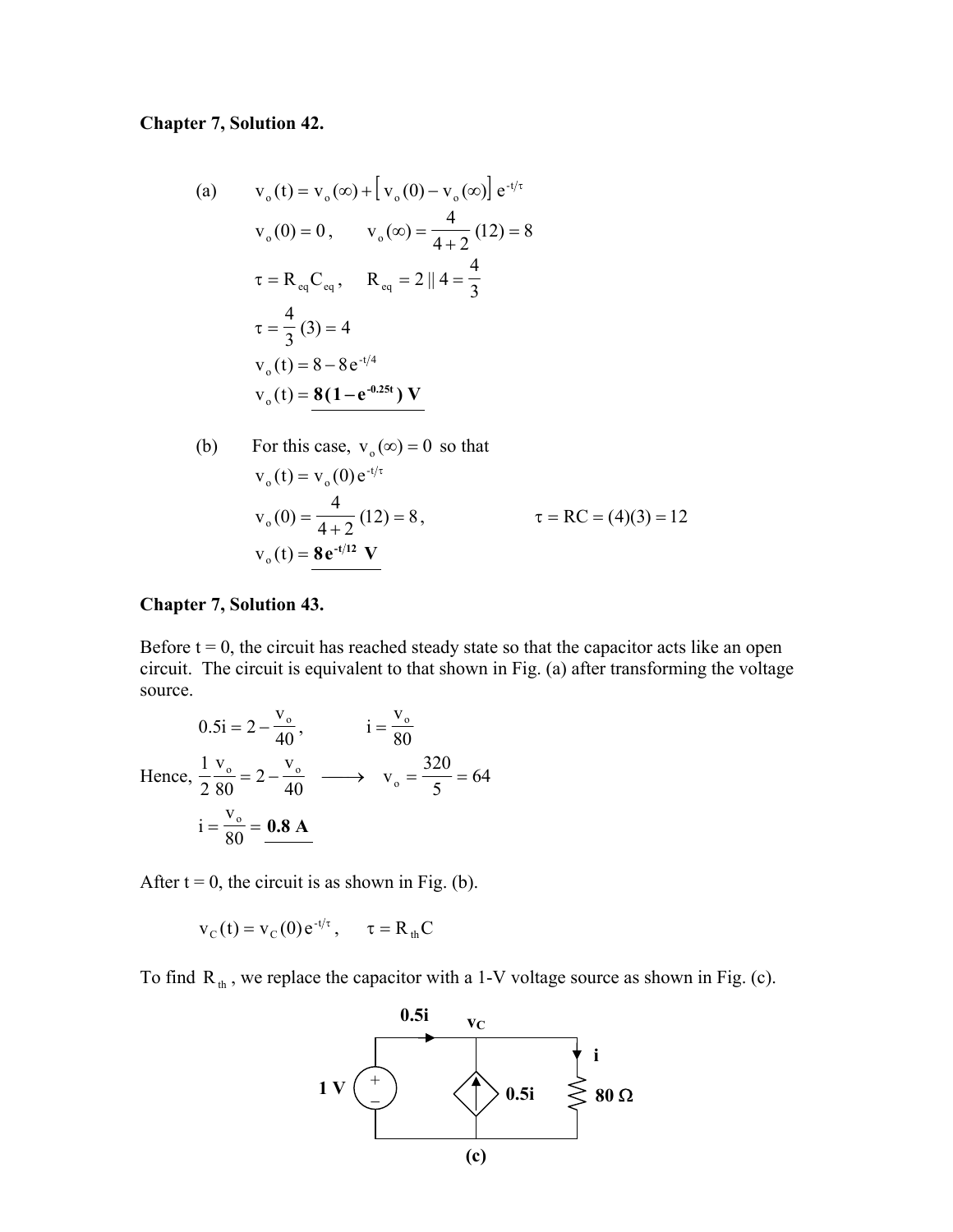$$
i = \frac{v_C}{80} = \frac{1}{80}, \qquad i_o = 0.5i = \frac{0.5}{80}
$$
  
\n
$$
R_{th} = \frac{1}{i_o} = \frac{80}{0.5} = 160 \Omega, \qquad \tau = R_{th}C = 480
$$
  
\n
$$
v_C(0) = 64 \text{ V}
$$
  
\n
$$
v_C(t) = 64 e^{-t/480}
$$
  
\n
$$
0.5i = -i_C = -C \frac{dv_C}{dt} = -3 \left(\frac{1}{480}\right) 64 e^{-t/480}
$$
  
\n
$$
i(t) = 0.8 e^{-t/480} \text{ A}
$$

**Chapter 7, Solution 44.**

$$
R_{eq} = 6 || 3 = 2 \Omega, \qquad \tau = RC = 4
$$
  

$$
v(t) = v(\infty) + [v(0) - v(\infty)] e^{-t/\tau}
$$

Using voltage division,

$$
v(0) = \frac{3}{3+6}(30) = 10 \text{ V}, \qquad v(\infty) = \frac{3}{3+6}(12) = 4 \text{ V}
$$

Thus,  
\n
$$
v(t) = 4 + (10 - 4) e^{-t/4} = 4 + 6 e^{-t/4}
$$
\n
$$
i(t) = C \frac{dv}{dt} = (2)(6) \left(\frac{-1}{4}\right) e^{-t/4} = -3 e^{-0.25t} A
$$

**Chapter 7, Solution 45.**

For 
$$
t < 0
$$
,  $v_s = 5u(t) = 0 \longrightarrow v(0) = 0$   
\nFor  $t > 0$ ,  $v_s = 5$ ,  $v(\infty) = \frac{4}{4+12}(5) = \frac{5}{4}$   
\n $R_{eq} = 7 + 4 || 12 = 10$ ,  $\tau = R_{eq}C = (10)(1/2) = 5$   
\n $v(t) = v(\infty) + [v(0) - v(\infty)] e^{-t/\tau}$   
\n $v(t) = \frac{1.25(1 - e^{-t/5}) V}{dt}$   
\n $i(t) = C \frac{dv}{dt} = (\frac{1}{2})(\frac{-5}{4})(\frac{-1}{5}) e^{-t/5}$   
\n $i(t) = 0.125 e^{-t/5} A$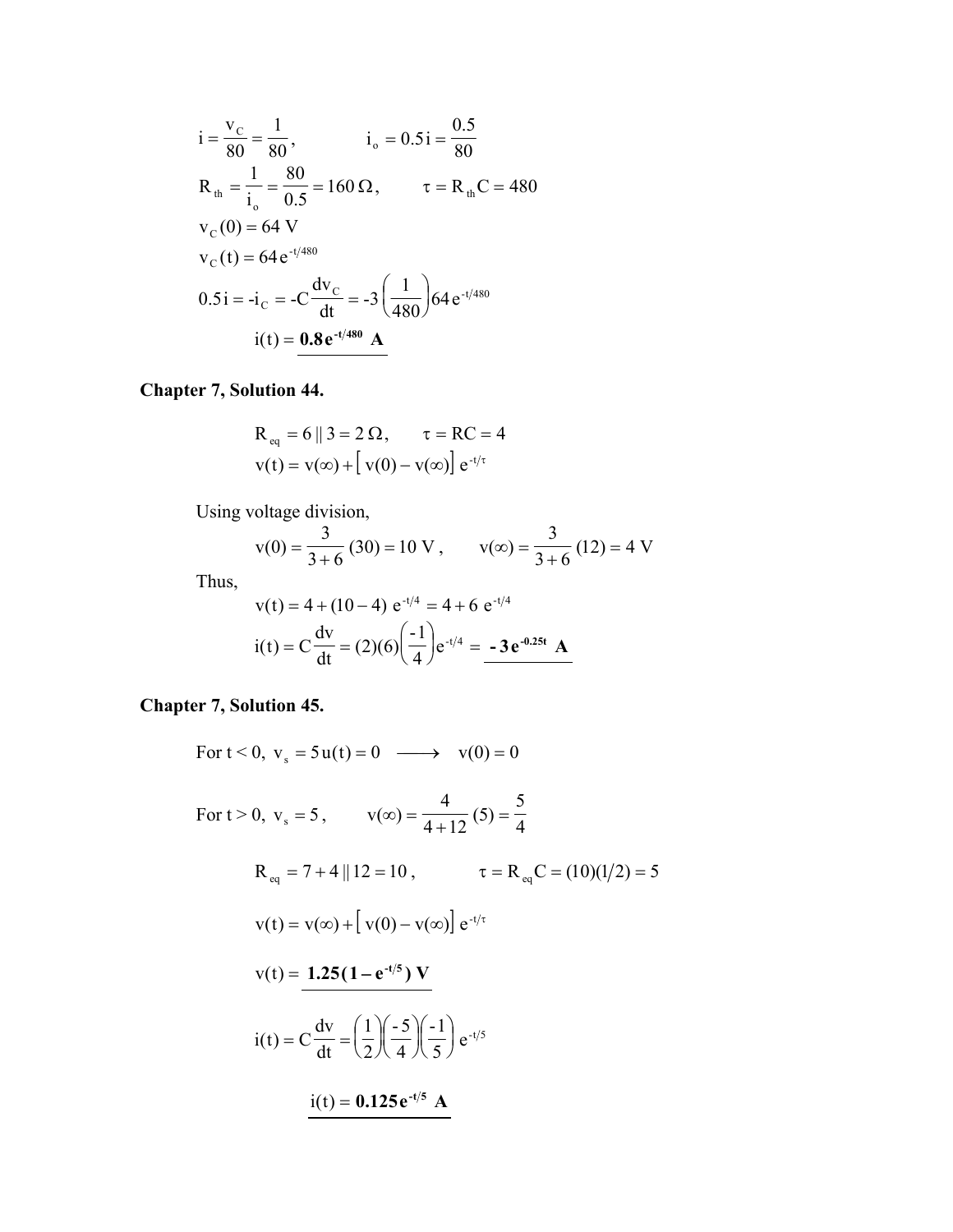$$
\tau = R_{Th}C = (2+6)x0.25 = 2s, \qquad v(0) = 0, \qquad v(\infty) = 6i_s = 6x5 = 30
$$
  

$$
v(t) = v(\infty) + [v(0) - v(\infty)]e^{-t/\tau} = \frac{30(1 - e^{-t/2})}{\tau} \text{ V}
$$

# **Chapter 7, Solution 47.**

For 
$$
t < 0
$$
,  $u(t) = 0$ ,  $u(t-1) = 0$ ,  $v(0) = 0$   
\nFor  $0 < t < 1$ ,  $\tau = RC = (2+8)(0.1) = 1$   
\n $v(0) = 0$ ,  $v(\infty) = (8)(3) = 24$   
\n $v(t) = v(\infty) + [v(0) - v(\infty)] e^{-t/\tau}$   
\n $v(t) = 24(1 - e^{-t})$ 

For 
$$
t > 1
$$
,  $v(1) = 24(1 - e^{-1}) = 15.17$   
\n $-6 + v(\infty) - 24 = 0 \longrightarrow v(\infty) = 30$   
\n $v(t) = 30 + (15.17 - 30) e^{-(t-1)}$   
\n $v(t) = 30 - 14.83 e^{-(t-1)}$ 

Thus,

$$
v(t) = \begin{cases} 24(1 - e^{-t})V, & 0 < t < 1 \\ 30 - 14.83 e^{-(t-1)} V, & t > 1 \end{cases}
$$

## **Chapter 7, Solution 48.**

For 
$$
t < 0
$$
,  $u(-t) = 1$ ,  $v(0) = 10$  V

For 
$$
t > 0
$$
,  $u(-t) = 0$ ,  $v(\infty) = 0$   
\n $R_{th} = 20 + 10 = 30$ ,  $\tau = R_{th}C = (30)(0.1) = 3$   
\n $v(t) = v(\infty) + [v(0) - v(\infty)] e^{-t/\tau}$   
\n $v(t) = \frac{10 e^{-t/3} V}{dt}$   
\n $i(t) = C \frac{dv}{dt} = (0.1) (\frac{-1}{3}) 10 e^{-t/3}$   
\n $i(t) = \frac{-1}{3} e^{-t/3} A$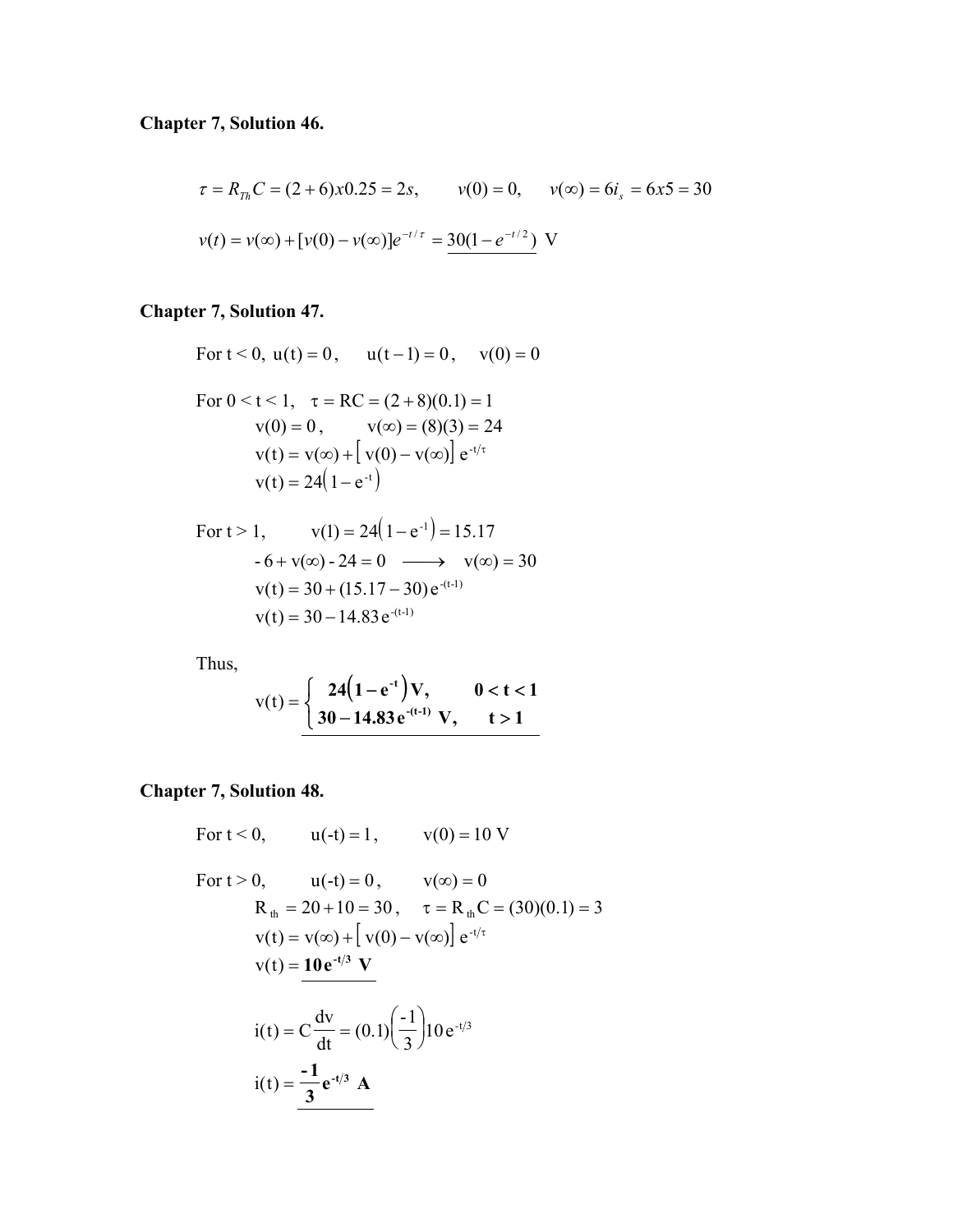### **Chapter 7, Solution 49.**

For 
$$
0 < t < 1
$$
,  $v(0) = 0$ ,  $v(\infty) = (2)(4) = 8$   
\n $R_{eq} = 4 + 6 = 10$ ,  $\tau = R_{eq}C = (10)(0.5) = 5$   
\n $v(t) = v(\infty) + [v(0) - v(\infty)] e^{-t/\tau}$   
\n $v(t) = 8(1 - e^{-t/5}) V$ 

For 
$$
t > 1
$$
,  $v(1) = 8(1 - e^{-0.2}) = 1.45$ ,  $v(\infty) = 0$   
\n $v(t) = v(\infty) + [v(1) - v(\infty)] e^{-(t-1)/\tau}$   
\n $v(t) = 1.45 e^{-(t-1)/5} V$ 

Thus,

$$
v(t) = \begin{cases} 8(1 - e^{-t/5})V, & 0 < t < 1 \\ 1.45 e^{-(t-1)/5} V, & t > 1 \end{cases}
$$

**Chapter 7, Solution 50.**

For the capacitor voltage,  $v(t) = v(\infty) + \left[v(0) - v(\infty)\right] e^{-t/\tau}$  $v(0) = 0$ 

For  $t < 0$ , we transform the current source to a voltage source as shown in Fig. (a).

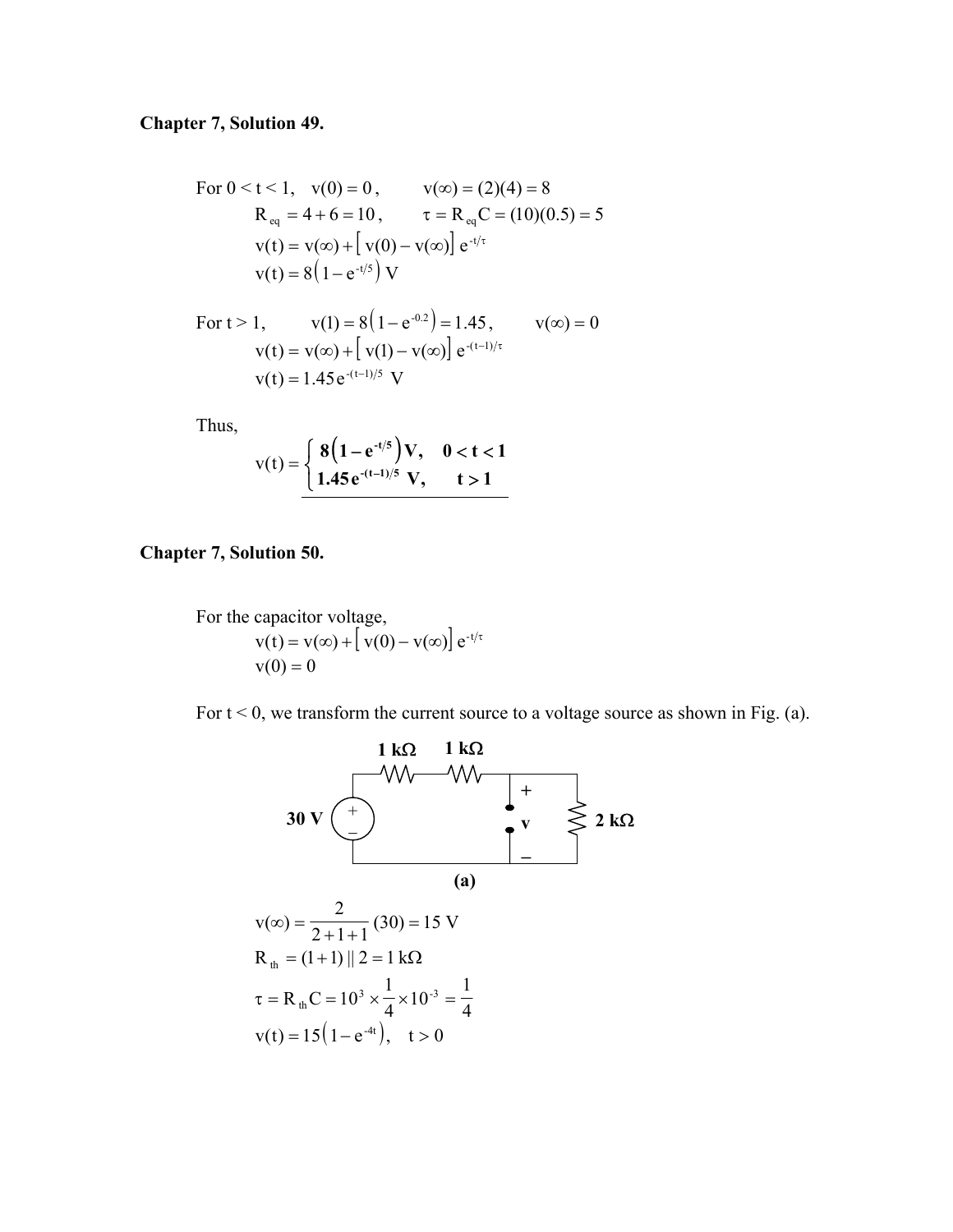We now obtain  $i_x$  from v(t). Consider Fig. (b).



Thus,

$$
i_x(t) = 30 - 7.5 - 7.5 e^{-4t} mA
$$
  

$$
i_x(t) = 7.5(3 - e^{-4t}) mA, \quad t > 0
$$

### **Chapter 7, Solution 51.**

Consider the circuit below.



After the switch is closed, applying KVL gives

$$
V_{s} = Ri + L \frac{di}{dt}
$$

$$
L \frac{di}{dt} = -R \left( i - \frac{V_{s}}{R} \right)
$$

$$
\frac{di}{i - V_{s}/R} = -\frac{R}{L} dt
$$

or

Integrating both sides,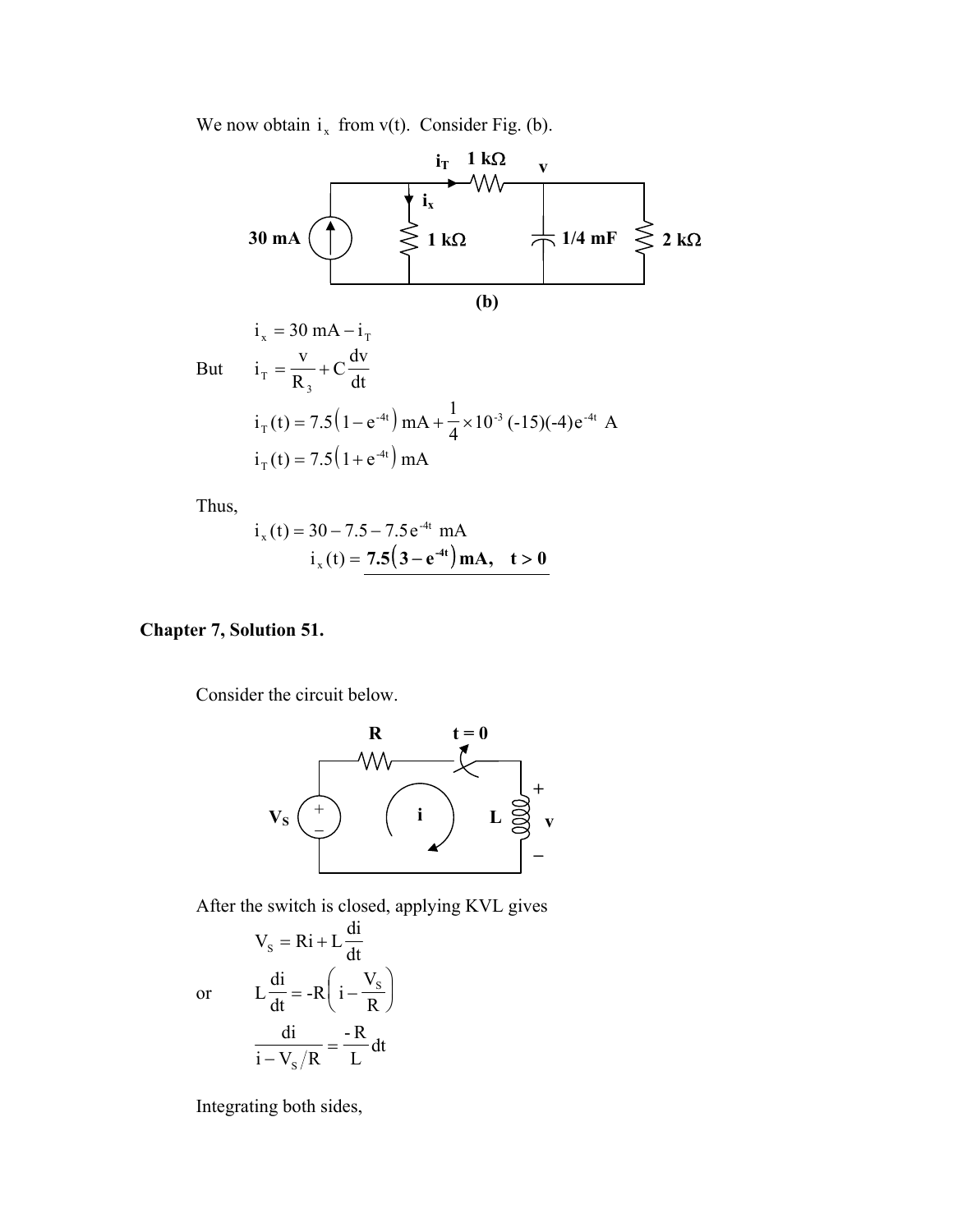$$
\ln\left(i - \frac{V_s}{R}\right)|_{t_0}^{i(t)} = \frac{-R}{L}t
$$
  
\n
$$
\ln\left(\frac{i - V_s/R}{I_0 - V_s/R}\right) = \frac{-t}{\tau}
$$
  
\nor  
\n
$$
\frac{i - V_s/R}{I_0 - V_s/R} = e^{-t/\tau}
$$
  
\n
$$
i(t) = \frac{V_s}{R} + \left(I_0 - \frac{V_s}{R}\right)e^{-t/\tau}
$$

which is the same as Eq. (7.60).

## **Chapter 7, Solution 52.**

$$
i(0) = \frac{20}{10} = 2 \text{ A}, \qquad i(\infty) = 2 \text{ A}
$$
  
\n
$$
i(t) = i(\infty) + [i(0) - i(\infty)] e^{-t/\tau}
$$
  
\n
$$
i(t) = \frac{2 \text{ A}}{\tau}
$$

#### **hapter 7, Solution 53. C**

(a) Before t = 0, i = 
$$
\frac{25}{3+2} = 5
$$
 A  
\nAfter t = 0, i(t) = i(0)e<sup>-t/\tau</sup>  
\n $\tau = \frac{L}{R} = \frac{4}{2} = 2$ , i(0) = 5  
\ni(t) = 5e<sup>-t/2</sup> A

(b) Before t = 0, the inductor acts as a short circuit so that the 2  $\Omega$  and 4  $\Omega$ resistors are short-circuited.

$$
i(t) = 6 A
$$

After  $t = 0$ , we have an RL circuit.

$$
i(t) = i(0)e^{-t/\tau}, \qquad \tau = \frac{L}{R} = \frac{3}{2}
$$

$$
i(t) = 6e^{-2t/3} A
$$